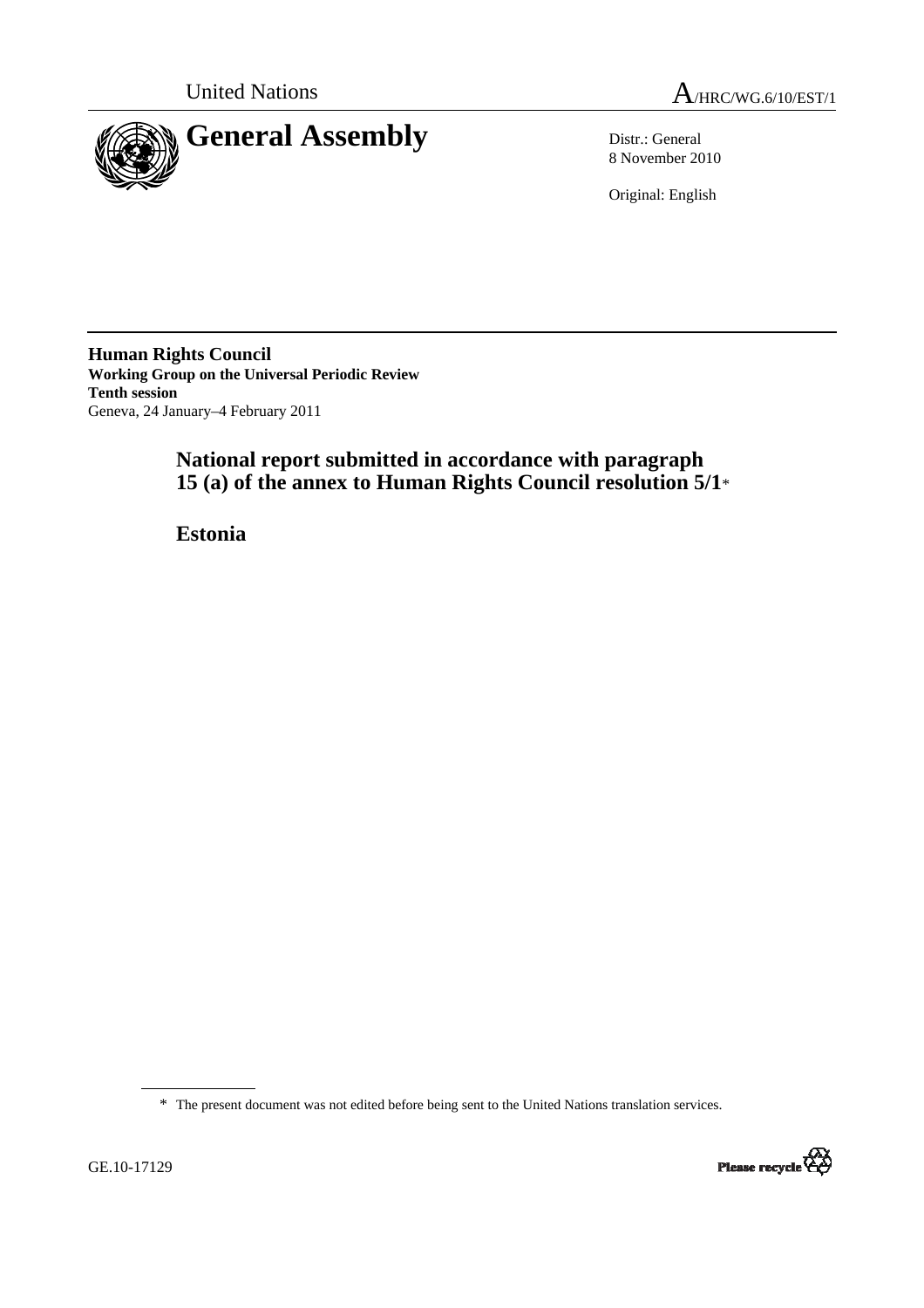## **I. Methodology**

1. The report has been drawn up by the Estonian Ministry of Foreign Affairs in accordance with the Human Rights Council guidelines in 2010. It is based on Estonian national reports on implementing human rights instruments, national action plans on human rights and their implementing reports, as well as opinions provided by other government agencies and non-governmental organisations. The report covers the human rights developments which have mostly received attention in the recent years either in Estonia or internationally in relation to Estonia.

2. The report was sent for feedback and comments to NGOs dealing with human rights in Estonia and was also published on the Internet forum created specifically for direct participation by individuals in the process of government.

## **II. Legal and organisational framework for promoting and protecting human rights**

3. Estonia is a parliamentary republic with the supreme power of the state vested in the people. Fundamental rights are enshrined in the Constitution. Fundamental rights and freedoms may only be restricted by law and the restriction must be proportionate.

### **A. Legislation**

4. Under § 3 of the Estonian Constitution, the state authority is exercised solely pursuant to the Constitution and laws which are in conformity with it.

5. Legislative power lies with the Riigikogu, the Estonian parliament, which adopts laws in conformity with the Constitution. Draft Acts can be initiated by the Riigikogu itself or submitted by the Government of the Republic. For an Act to enter into force, it must be proclaimed by the President of the Republic. Only Acts which have been published have binding effect.

6. The Government of the Republic, ministers and local authorities may pass legislation on the basis of the laws and to implement them.

### **B. International law**

7. Estonia acceded to eleven United Nations human rights instruments already before the entry into force of the Constitution in 1992. To date, Estonia has acceded to most of the international and regional human rights agreements. Estonia regularly submits reports on implementing the conventions and complies with the case-law of the European Court of Human Rights.<sup>1</sup>

8. Estonia has issued a standing invitation with regard to all the special UN human rights procedures and has received visits from several special rapporteurs in the recent years. Estonia has also recognised the competence of the Human Rights Committee and the Committee on the Elimination of Racial Discrimination to receive and hear individual complaints.<sup>2</sup>

9. Estonia is a candidate for a member of the Human Rights Council for 2012−2015.

10. Estonia is also a member of the Organisation for Economic Cooperation and Development, the Council of Europe and the European Union and participates actively in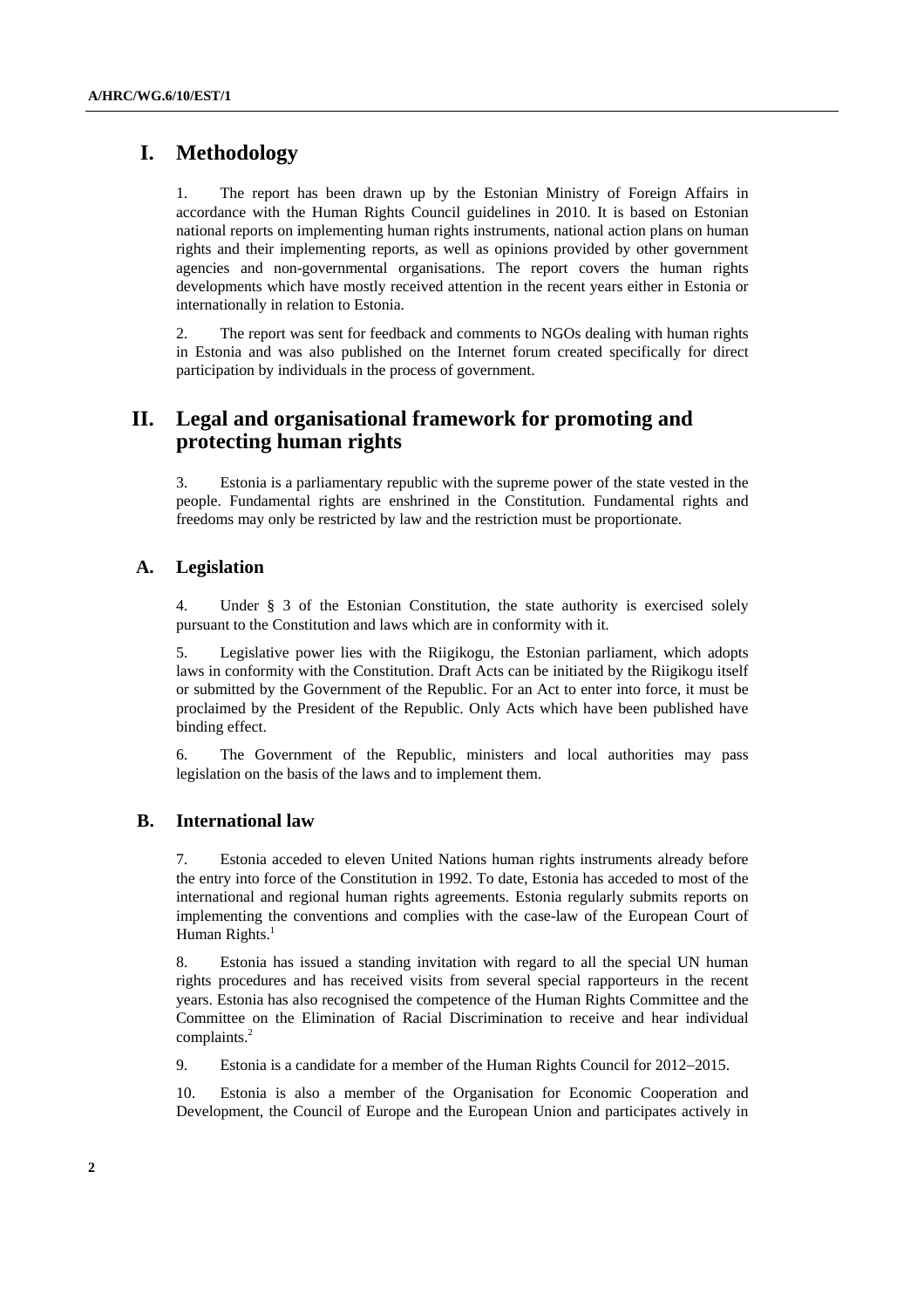the human rights related activities of these organisations, with special emphasis on the rights of women.

11. By regular voluntary donations made during a period of approximately ten years within multilateral development cooperation, Estonia has provided support to programmes and funds aimed at protecting human rights, including the rights of women, and promoting the situation of women and girls. $3$ 

12. Within humanitarian cooperation, Estonia has provided consistent support to the UN Office for the Coordination of Humanitarian Affairs, the UN Disaster Assessment and Coordination team, the International Committee of the Red Cross, and the UN High Commissioner for Refugees, helping these organisations in their work for improving the situation of women and girls affected by humanitarian crises. In addition to regular donations, Estonia has made targeted contributions to resolving situations in specific countries.

13. Within bilateral development cooperation, Estonia has supported improving the situation of women and children by providing support, inter alia, to Georgia, Ukraine, Moldova and Afghanistan.

#### **C. Institutions**

14. The **Riigikogu** is the unicameral parliament of Estonia, having the main legislative function. Only the Riigikogu is competent to establish restrictions on the exercise of rights and freedoms. In addition, the parliament also exercises supervision over the executive authority. If necessary, the constitutional affairs committee of the parliament issues an opinion on conformity of a draft Act with the fundamental rights.

15. The **President of the Republic** is the head of state in Estonia. The President is neither professionally nor politically dependent on any political party. The President may refuse to proclaim an Act passed by the Riigikogu, including for the reason that the Act is considered to be contrary to the Constitution.

16. The **Government of the Republic** holds executive power. One of the main tasks of the Government is legislative drafting; the ministries also submit proposals for ensuring the exercise of rights and freedoms as well as restricting them. The Government is also responsible for ensuring implementation of international treaties.

17. **Local government** authorities manage issues of local life and, as a rule, the Government of the Republic may not directly interfere with their activities. As a rule, local authorities themselves cannot establish restrictions on the exercise of rights and freedoms, but in certain cases, e.g. with regard to social welfare issues, they are responsible for ensuring compliance with fundamental rights.

#### 18. **Administration of justice.**

Judicial power is separate from other powers and their areas of influence. Under the Constitution, everyone whose rights and freedoms are violated has the right of recourse to the courts, as well as the right, while their case is before the court, to petition for any relevant law, other legislation or procedure to be declared unconstitutional. The courts are independent in their activities and administer justice in accordance with the Constitution and the laws.

19. § 3 of the Courts Act establishes the guarantees for the independence of judges.<sup>4</sup>

20. Most cases are initiated in the courts of first instance and parties to the proceedings have two possibilities of appeal: once to the court of appeal against a decision of the first instance court, and then to the Supreme Court against a decision of the court of appeal;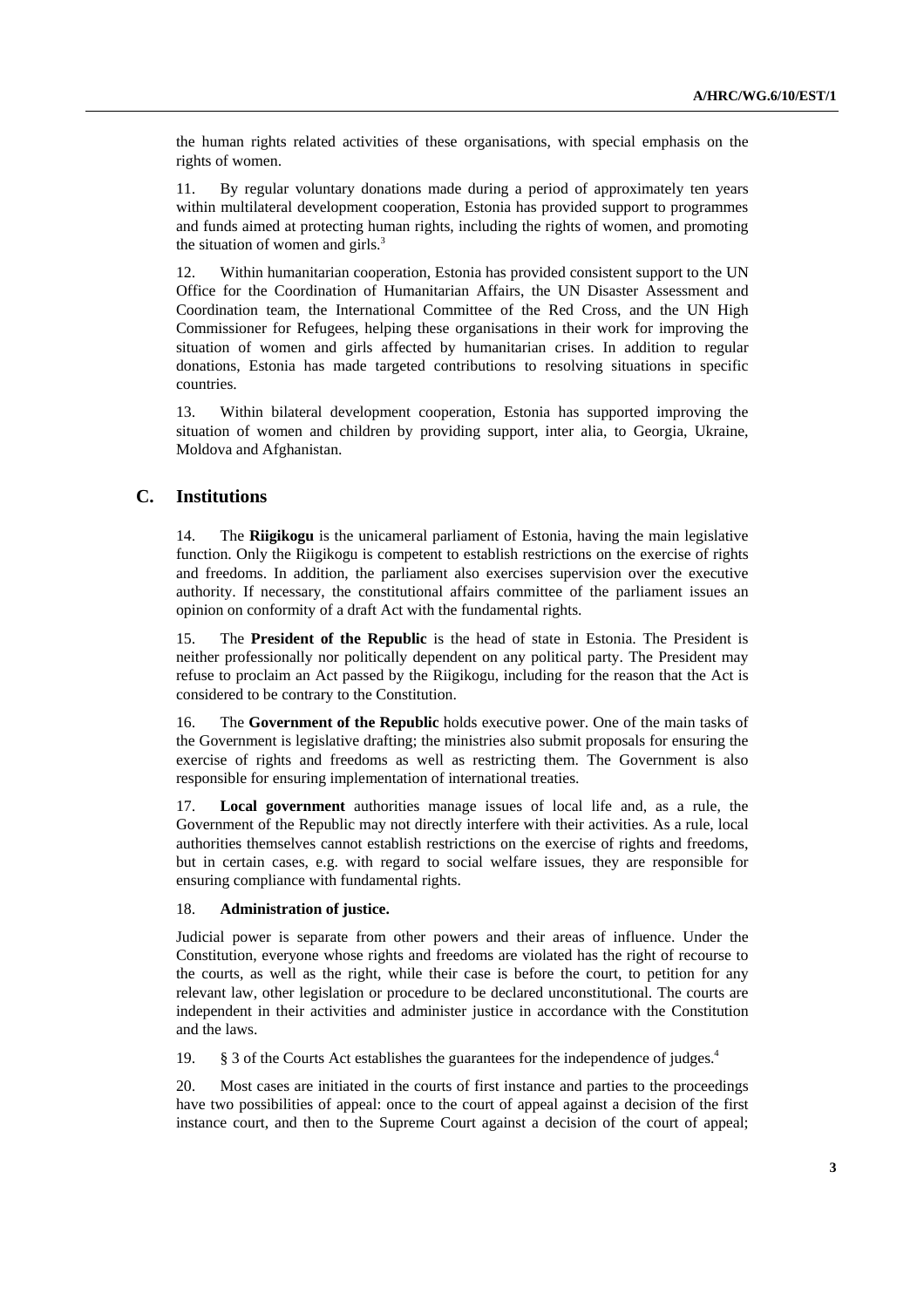however, the Supreme Court serves as the court of cassation, i.e. it does not collect or assess evidence.

21. The Supreme Court also functions as the court of constitutional review which verifies the constitutionality of the Acts passed by the Riigikogu. If an Act is contrary to a provision of the Constitution or its intended meaning, the Supreme Court may declare the Act to be unconstitutional and thus invalid. Within the review proceedings, the Supreme Court also verifies compliance of Acts with the requirements of international law.

22. Most complaints against Estonia submitted to the European Court of Human Rights are related to the length of proceedings, and some violations in this respect have been found.

23. On this basis, several draft legal acts were submitted to the parliament in 2009 concerning the length of proceedings, including the possibility to request speeding up the proceedings. In criminal cases it is already now possible to remedy the length of proceedings when delivering the judgment, for example by reducing the sentence or by terminating the court proceedings on grounds of purposefulness. The relevant case-law exists. It should be noted that under § 25 of the Constitution, bringing a claim for damages in the court against the state is always possible

24. Individuals are entitled to a defence counsel in criminal or misdemeanour proceedings and to a representative in other court proceedings. State legal aid is offered for natural or legal persons who due to their financial situation are unable to pay for competent legal services.

25. One of the tasks of the Prosecutor's Office is to represent public prosecution in criminal proceedings. Prosecutors are independent in performing their functions and act only on the basis of the law and in accordance with their beliefs.

26. The Chancellor of Justice is not part of the legislative, executive or judicial power in Estonia and it is also not a political or a law enforcement body. The institution of Chancellor of Justice has been established under the Constitution and the Chancellor performs his or her functions in accordance with the Constitution and his or her conscience.

27. Under the Constitution, the Chancellor of Justice is an independent official who reviews legislation of the legislative and executive powers and of local authorities for conformity with the Constitution and the laws<sup>5</sup>.

28. An important function of the Chancellor of Justice is to act as an ombudsman. On this basis, the Chancellor must monitor whether state agencies comply with the principle of guaranteeing fundamental rights and freedoms and the principle of good administration; the Chancellor also supervises the activities of local government agencies and bodies, legal persons in public law, and private persons performing public functions. Since 2007, the Chancellor also functions as the national preventive mechanism established under the Optional Protocol to the UN Convention for the Elimination of Torture and other Cruel, Inhuman or Degrading Treatment or Punishment.

29. The Gender Equality and Equal Treatment Commissioner is an independent and impartial expert who acts independently, monitors compliance with the Equal Treatment Act and the Gender Equality Act and performs other functions entrusted to him or her by the law.

30. The Commissioner receives applications from individuals and expresses opinion on possible cases of discrimination; analyses the impact of laws on the situation of groups of persons. The Commissioner also assists individuals with submission of complaints concerning discrimination and expresses opinions on possible cases of discrimination on the basis of applications submitted by individuals or on his or her own initiative.<sup>6</sup>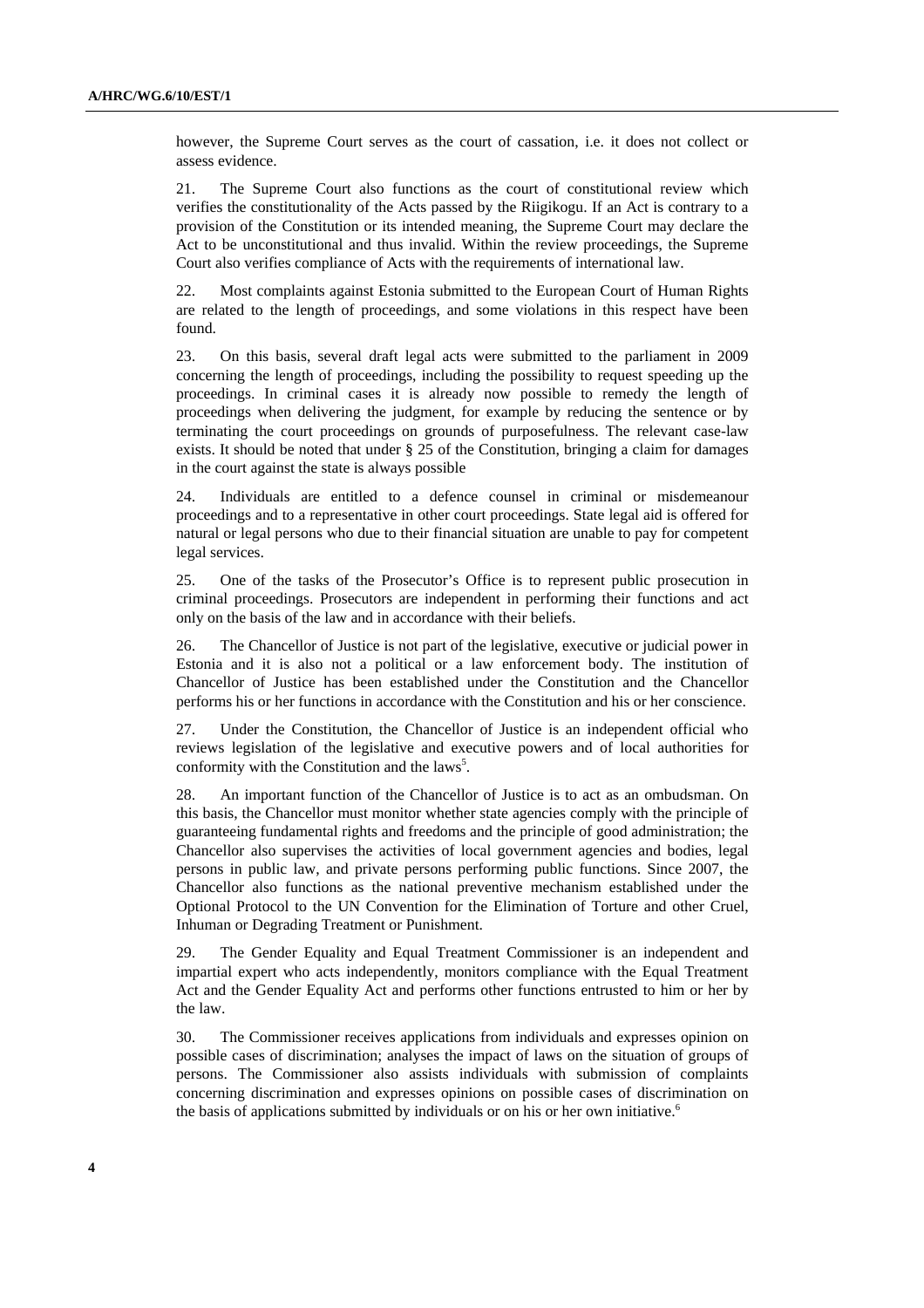31. One of the tasks of the Gender Equality and Equal Treatment Commissioner is also to introduce and promote the principle of equal treatment among the general public. Finding additional financial resources for this is one of the main obligations for the state in further developing the institution of the Commissioner.

32. In addition, there are other state and non-governmental bodies in Estonia dealing with disputes and issues of human rights, for example labour dispute settlement committees, courts of honour of professional associations and the Public Media Council (*avaliku sõna nõukogu*).

33. Estonia has several institutions dealing with the protection of human rights but none of them are accredited to the International Coordinating Committee of National Institutions for the Promotion and Protection of Human Rights. It has been recommended that Estonia should consider establishing a national human right institution which would be in line with the "Paris Principles. The Estonian government appreciates the roles of NHRIs in introducing human rights and monitoring the human rights situation and finds that such an institution could be created in Estonia by developing the activities of one of the existing institutions. By substantive functions, the closest to such an institution is the Chancellor of Justice.

### **D. Human rights education**

34. Human rights issues were introduced into Estonian school curricula only relatively recently, after the regaining of Estonia's independence. Currently, these topics are covered as part of the civic studies syllabus in basic schools and upper secondary schools. In addition, the curriculum contains human rights as an elective subject<sup>7</sup>. In connection with this, the Institute of Human Rights has highlighted the need for human rights training and in-service training for teachers. Human rights as an elective subject also exists in the curriculum of higher educational institutions.

35. During human rights courses, for example to public servants (as well as journalists, police officers, social and medical workers), the relevant main international instruments are also always introduced. Officials from the Office of the Chancellor of Justice regularly explain the fundamental rights of individuals for officers in custodial institutions and emphasise inadmissibility of torture and inhuman or degrading treatment. In addition, during the recent years several NGOs in Estonia have delivered lectures and drawn up projects on issues of human rights protection.

36. In 2010, the Human Rights Committee expressed concern that Estonia has not disseminated the Committee's reports and recommendations among the wider public. Estonia has taken note of the problem and the Committee's recommendations and conclusions from 2010 were introduced to the public through the media. All the recommendations have been translated and forwarded to state agencies responsible for the respective issues as well as to NGOs, and there are plans to organise regular meetings to discuss their implementation.

## **III. Implementation of human rights**

### **A. Democracy, freedom of speech, freedom of association**

37. The Estonian Constitution stipulates that Estonia is an independent and sovereign democratic republic where the supreme power of state is vested in the people who exercises the power through elections of the Riigikogu and through referendums. The state authority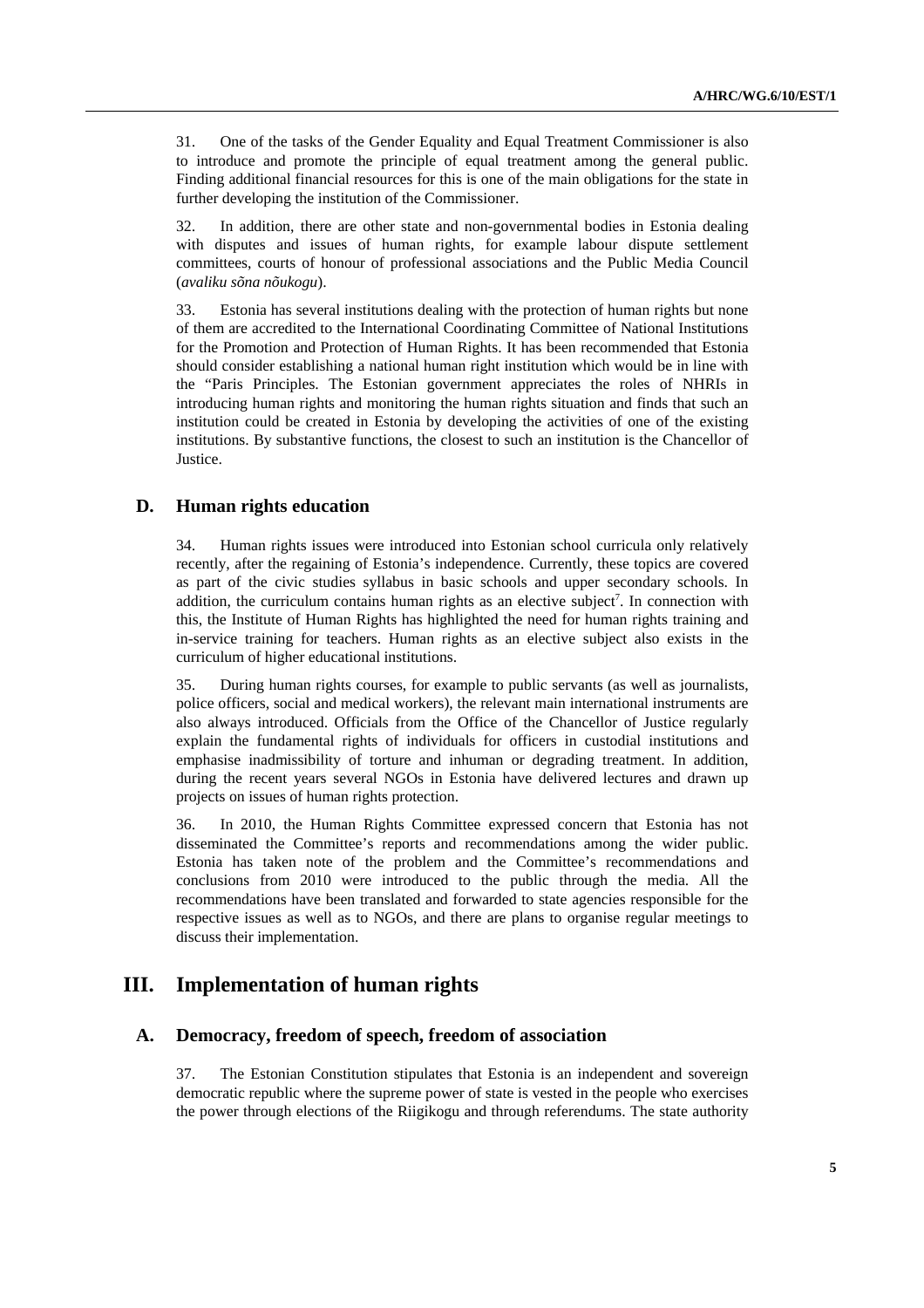is exercised solely pursuant to the Constitution and laws which are in conformity with it. Participation in voting may be restricted by law for Estonian citizens who have been convicted by a court and are serving sentences in penal institutions. Elections are free, general, uniform and direct. Voting is by secret ballot. The Constitution is supplemented by the European Parliament Election Act, the Local Government Council Election Act, the Referendum Act, and the Riigikogu Election Act.

38. Estonian citizens who are at least 18 years old are eligible to vote in all elections, including referendums. Citizens of other European Union member states are eligible to vote in local council elections and European Parliament elections. Citizens of non-EU member states or stateless persons living in Estonia can vote in local council elections but cannot run as candidates to the council. Since 2005, Estonian voters can also vote electronically.

39. On the initiative of the Network of Estonian Non-profit Associations, an agreement on good election practice was drawn up before the European Parliament elections in 2009 in order to contribute to carrying out meaningful and ethical campaigns.

40. Besides elections and referendums, opportunities for direct participation by individuals and associations in the process of government have been created, for example through the Internet participation forum. Draft legislation is published on the relevant e-law forum. Founding of companies and non-profit associations is easy through the company registration portal which is a web-based environment and can be used by all persons who have the Estonian, Portuguese, Finnish or Belgian ID card.

41. Various interest groups are consulted in drafting development plans and strategies. In 2005, the Government in cooperation with NGOs drew up the document "Good practice of involvement to improve the quality of decisions and their social legitimacy by involving NGOs as well as the private and public sector in the decision-making process.

42. Consultation with interest groups and the public has become particularly important in dealing with environmental issues.

43. Estonia has acceded to Arhus Convention on Access to Information, Public Participation in Decision-making and Access to Justice in Environmental Matters. The right to participate in environment related decision-making is taken into consideration when organising activities under the planning and environmental impact legislation.

44. A new civil society development plan is being drawn up.

45. Everyone has freedom of conscience, religion and thought. Everyone has the right to freely disseminate ideas, opinions, beliefs and other information. This right may be restricted by law to protect public order, morals, and the rights and freedoms, health, honour and good name of others. Everyone has the right to freely obtain information disseminated for public use. There is no censorship. These provisions of the Constitution are supplemented by the Churches and Congregations Act and the Public Information Act.

46. Everyone has the right to form and join non-profit associations and unions. Membership of associations and unions of employees and employers is free. Only Estonian citizens may belong to political parties. Organisations, unions, and political parties whose aims or activities are directed at changing the constitutional order of Estonia by force, or which are otherwise in conflict with the law providing for criminal liability, are prohibited. Everyone has the right, without prior permission, to assemble peacefully and to conduct meetings. Since 2008, it is also possible to organise a registered public assembly upon minimum advance notice (two hours).

47. The UN Human Rights Committee and the Committee on the Elimination of Racial Discrimination have recommended that Estonia should also consider granting persons with undetermined citizenship the right to belong to political parties. In this respect, the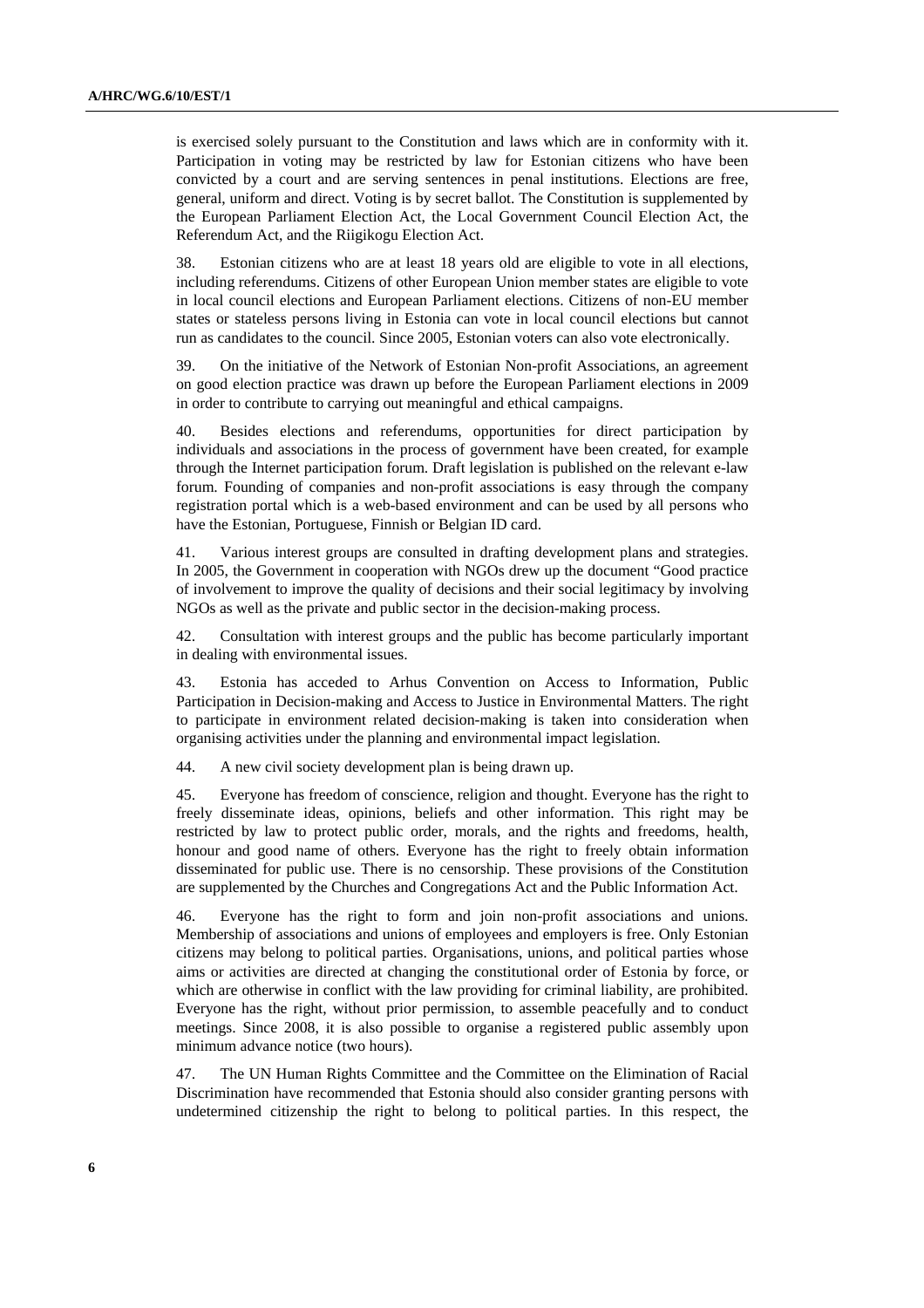Government considers it necessary to note that the right to belong to political parties is legally linked to Estonian citizenship – a political party is a voluntary political association of citizens with the aim to express political interests of its members and supporters and to exercise state authority and local government. Political parties have been established for the purpose of obtaining a mandate for exercising public authority with the support of voters. Considering that only Estonian citizens can run for the Riigikogu, belonging of persons with undetermined citizenship to political parties would not conform to this aim. However, there are no restrictions on other rights of these persons to express their political views and beliefs.

48. Everyone has the right to the inviolability of private and family life. The home is inviolable. Everyone has the right to confidentiality of messages sent or received by them by post, telegraph, telephone or other commonly used means. State agencies may not gather or store information about the beliefs of an Estonian citizen against the citizen's free will. An Estonian citizen (as well as a foreign citizen and a stateless person staying in Estonia) has the right to access information about himself or herself held in state agencies. The rights enshrined in the Constitution are supplemented by the Personal Data Protection Act and the Public Information Act.

49. Compliance with the rights is monitored by the Data Protection Inspectorate which acts independently under the Personal Data Protection Act. It has the right to verify compliance with the laws and issue precepts and adopt decisions for this purpose. At the same time, for example the EU Agency for Fundamental Rights has pointed to the need to strengthen the activities of the Data Protection Inspectorate. Estonia has also been criticised for limited use of criminal law measures for data protection and for the fact that, in case of a violation, claiming of compensation is complicated due to the requirement of the burden of proof.

#### **B. Right to life and security of the person**

50. Under § 16 of the Constitution, everyone has the right to life. This right is protected by law. No one may be arbitrarily deprived of their life. Since 1991, Estonia applied a moratorium on the execution of the death penalty. The death penalty was completely abolished in 1998 when Estonia ratified Protocol No. 6 to the Convention on Human Rights and Fundamental Freedoms.

51. Under § 20 of the Constitution, everyone has the right to liberty and security of the person, and a person may be deprived of liberty only in the cases and pursuant to procedure provided by law<sup>8</sup>.

52. No one may be deprived of their liberty merely on the ground of inability to fulfil a contractual obligation.

53. Regardless of the type of proceedings, deprivation of liberty for more than 48 hours must be decided by a court.

#### **C. Discrimination, racism xenophobia**

54. § 12 of the Constitution establishes a general prohibition of discrimination and separately the punishability of incitement of national, racial, religious or political hatred, violence or discrimination. In addition, under § 9 of the Constitution, the rights, freedoms and duties of each and every person as set out in the Constitution are equal for Estonian citizens and for citizens of foreign states and stateless persons in Estonia.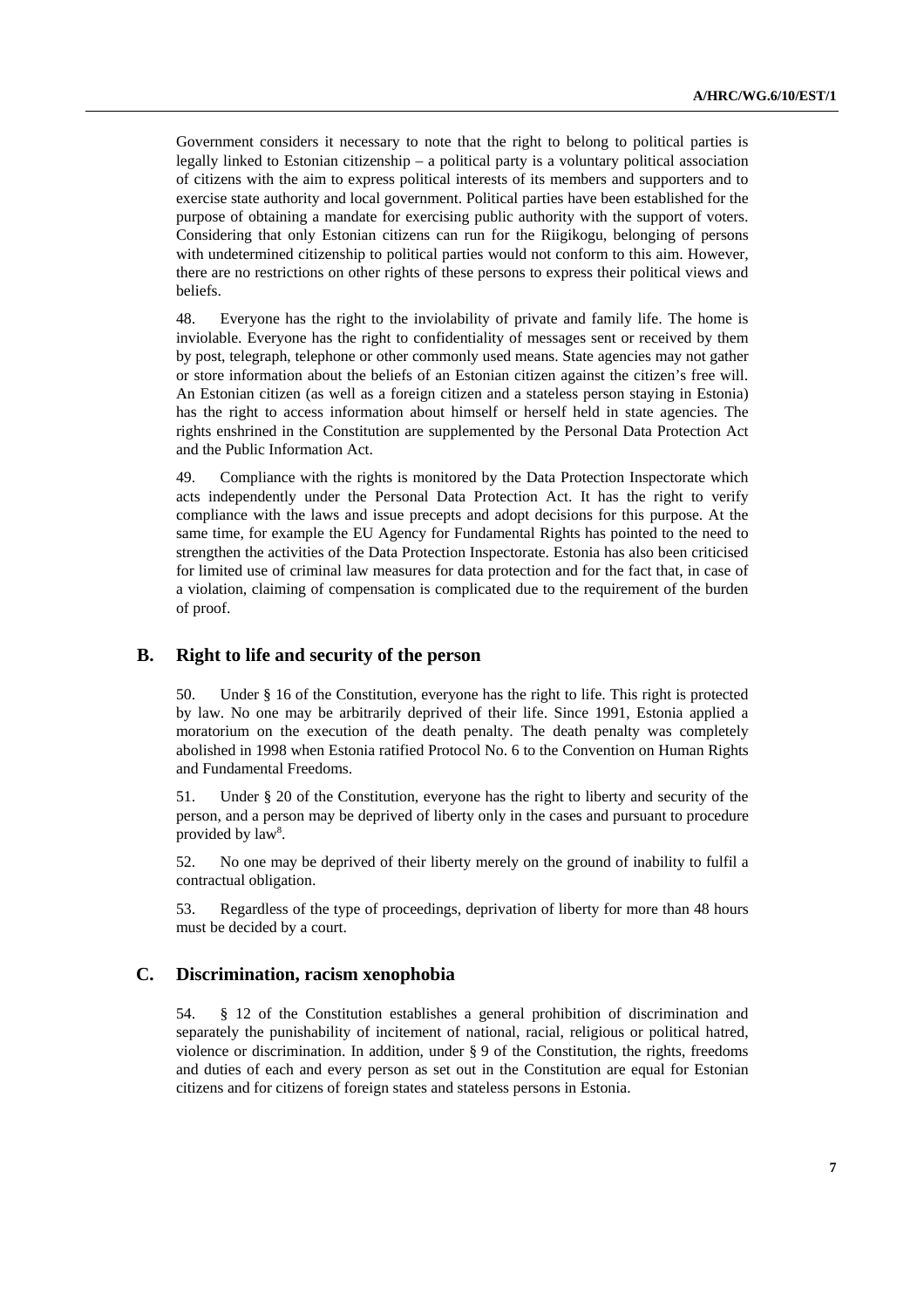55. There is no genocide, apartheid or racial segregation in Estonia. Punishments for genocide (§ 90) and crimes against humanity (§ 89) are established in the Penal Code.

56. The provisions of the Constitution are supplemented by the Gender Equality Act and the Equal Treatment Act. The Equal Treatment Act entered into force in 2009 and guarantees the protection of persons against discrimination on the basis of nationality (ethnic origin), race, colour, religion or other beliefs, age, disability or sexual orientation. The Act establishes the principle of equal treatment, tasks in implementing and promoting it and in resolving discrimination disputes. In addition, the prohibition of discrimination is also established in some special Acts, for example the Employment Contracts Act.

57. On the basis of the Act, the institution of Gender Equality and Equal Treatment Commissioner has been established, which was already described above. The Commissioner is an independent and impartial expert who acts independently.

58. The competence of the Chancellor of Justice who acts under the Chancellor of Justice Act also includes resolving of discrimination disputes and implementing of the principles of equality and equal treatment.

59. As the Equal Treatment Act is still relatively new, there is not much implementing practice accompanying it, and the awareness of individuals about possibilities arising from the Act is also small. Both the United Nations and the Council of Europe institutions have pointed out the need to raise public awareness of the principle of equal treatment and the activities of the institutions tasked with its implementation. One of the main tasks of the first Equal Treatment and Gender Equality Commissioner in Estonia was launching of the institution and informing the public about it. It is planned to continue the awareness raising activities, including equal treatment information campaigns aimed for the wider public as well as for specific groups such as employers; information within the campaigns is disseminated both in Estonian and Russian; for example, in 2010, the Human Rights Centre carries out the campaign *Erinevus rikastab* (Richness in diversity), aimed at decreasing homophobia and racism.

60. In the recent years, there has been an intensive public debate in Estonia on the issue of same-sex partnerships. The current Family Law Act establishes unequivocally that a marriage can only be contracted between a man and a woman. However, the Ministry of Justice has analysed non-marital relationships and different possibilities for regulating them. During the debates a partnership law has been mentioned as one of the possibilities but it has not yet been drafted.

61. At the same time, several institutions (including the Gender Equality and Equal Treatment Commissioner and the Chancellor of Justice) were involved in resolving a dispute concerning payment of local family benefits (child allowances) to a same-sex couple. The dispute ended with a decision of the court of appeal which declared unlawful the local government initial decision to refuse payment of the benefit. The local gay and lesbian community has expressed hope that the decision will pave the way to recognition of the rights of same-sex couples and will eventually lead to amendment of the legislation.

62. § 151–153 of the Penal Code establish punishments for violation of the principle of equal treatment, including for incitement of hatred. In Estonia, the constitutional order is protected by the police, more specifically the Security Police Board. The Security Police Board is obliged to prevent, suppress and detect illegal activity of individuals as well as extremist groups (including incitement of racial hatred).

63. In Estonia, very few criminal offences are committed on grounds of ethnicity, culture, language or religion. The relevant institutions deal with the prevention and monitoring of the situation, combating and detection of illegal activities of extremistminded groups or individuals. The Riigikogu regularly approves criminal policy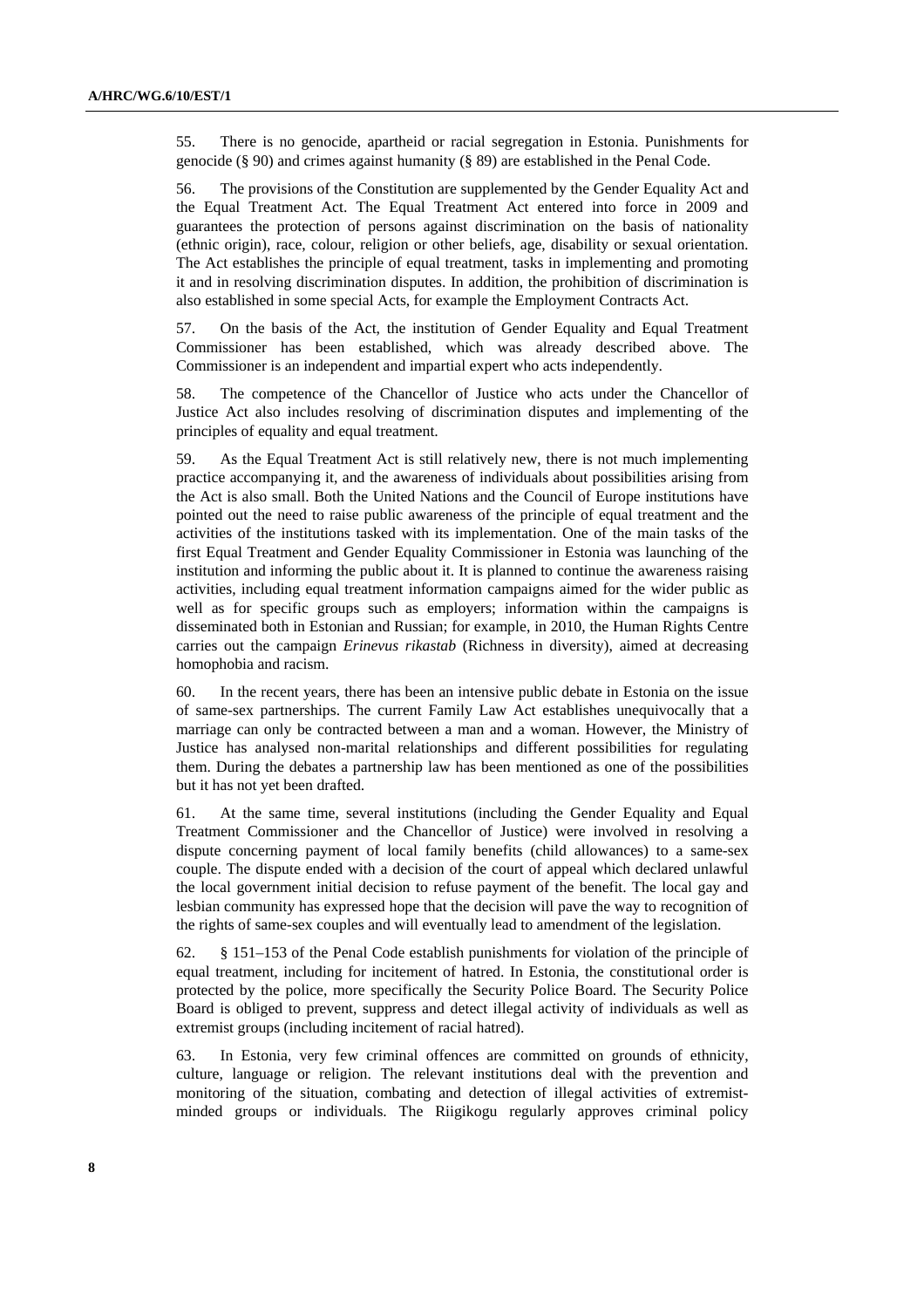development principles which stipulate that the aim of criminal policy is to ensure the safety of society through prevention of offences and reacting to them, through reduction of damage caused by the offences and by dealing with the offenders. Criminal policy is also carried out with the help of development plans approved by the Government; recently the Government approved the Development Plan for the Reduction of Violence 2010−2014.

64. Equal opportunities and avoiding of exclusion due to ethnicity is also included as a strategic principle in the Integration Strategy 2008−2013, adopted by the Government in 2008. One of its aims is to promote the sense of belonging to Estonian society among all permanent residents of Estonia through sharing of democratic values.

65. It has been recommended that Estonia should specify the anti-discrimination provisions in the Penal Code and improve their implementation. Estonia admits that implementing § 151 (Incitement of hatred) of the Penal Code has proved ineffective primarily because of the requirement of resulting damaging consequences (i.e. there should be a danger to the life, health or property of a person). Proving of a causal link between hate speech and the resulting damaging consequences is impossible in most cases and therefore such acts have been punished either as offences against person or property. Estonia intends to amend the Penal Code, so that incitement of hatred would not be linked to the requirement of damaging consequences. It is also planned to establish the motive of hatred as an aggravating circumstance in case of all the offences.

### **D. Torture, inhuman and degrading treatment**

66. Under § 18 of the Constitution, no one may be subjected to torture or to cruel or degrading treatment or punishment.

67. Under the Penal Code, torture and physical abuse are offences punishable by up to three years' imprisonment.

68. Estonia has regularly received visits from the Committee for the Prevention of Torture and Inhuman or Degrading Treatment or Punishment and submitted reports and replies to additional questions under the Convention against Torture. We also actively participate in the work of the Subcommittee on Prevention of Torture.

69. It has been pointed out that  $\S$  122 of the Penal Code is not fully in compliance with the definition provided for in the UN Convention for the Elimination of Torture and other Cruel, Inhuman or Degrading Treatment. Estonia intends to amend the Penal Code to bring it in line with the Convention.

### **E. Gender equality and the rights of women**

70. As already indicated above, the general principle of equality is enshrined in § 12 of the Constitution. This is supported by the Gender Equality Act which entered into force in 2004. The Act establishes the prohibition of discrimination based on gender in all areas of society, the obligation of promoting gender equality and compensation of damage. The amendments of the Act of 2008 are related to the adoption of the Equal Treatment Act. The main purpose of the amendments in 2009 was to ensure better protection of individuals against discrimination, for example the definition and regulation of sexual harassment was introduced.

71. In addition to the above-mentioned Gender Equality and Equal Treatment Commissioner, the main body responsible for implementing the Act is the gender equality department of the Ministry of Social Affairs which cooperates with the analytical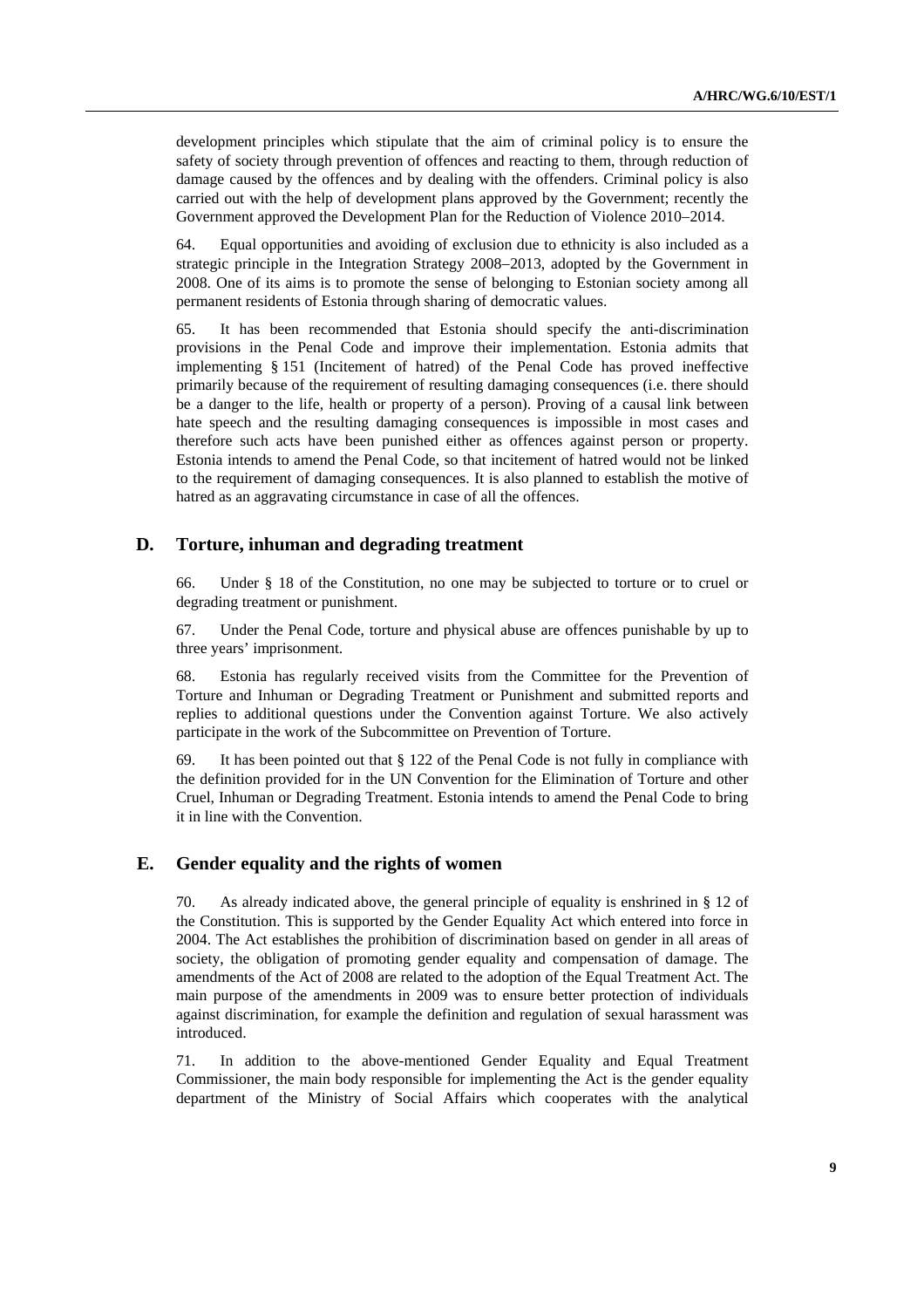departments of the Ministry, in particular in areas of social and employment policy. The department also cooperates closely with the department of children and families.

72. In order to ensure that all the parties increase the effectiveness of implementing the Gender Equality Act and its use for protecting the rights of individuals, Estonia continues the awareness raising activities as also recommended by several UN bodies.<sup>9</sup>

73. According to Eurostat, Estonia has the highest gender pay gap among the EU member states. Within an ESF programme, the Ministry of Social Affairs has also commissioned a comprehensive survey on the gender pay gap. The aim of the survey is to analyse the gender pay gap in Estonia (reasons, detailed statistics, etc) and develop proposals for political measures to help reduce the gap. The results will be disclosed in 2011. In 2010, a media campaign in Estonian and Russian is be carried out to reduce gender stereotypes and it focuses on increasing equal opportunities of women and men on the labour market. Also, various activities will take place with the aim to promote gender equality within organisations. For this, gender equality consultants were trained and seminars for employers are organised. Support is also given to the activities of the jobrelated gender equality network in Estonia.

74. In view of the fact that the CEDAW Committee has made recommendations to Estonia considering issues of violence against women, we would like to point out some activities undertaken in this respect.

75. Based on the existing surveys on the nature of violence in couple relationships in Estonia, in April 2010 the Government adopted the Development Plan for the Reduction of Violence for 2010−2014, which also contains the topic of family violence and violence against women. To prevent this and to assist the victims, the development plan lays down priorities and sets out specific implementing activities to prevent family violence (informing the public, increasing legal awareness), to develop possibilities for assisting the victims (surveys, training of specialists, services and procedural rules for providing assistance to victims) and to improve the investigation of cases of family violence and protecting victims in criminal proceedings. The implementing plan also deals with the fight against trafficking in human beings, which includes both prevention and victim assistance, a telephone hotline against human trafficking, improving of statistics concerning victims and improving the activities of law enforcement authorities. The Ministry of Justice is responsible for implementing the plan.

76. The topic of intimate partner violence is integrated in the curricula of Tallinn and Tartu Health Care Colleges.

77. Estonian authorities closely cooperate with non-governmental organisations in guaranteeing the rights of women. The Estonian Women's Studies and Resource Centre (ENUT) has carried out several projects on gender sensitivity of the Estonian education system and gender-sensitive budgeting.

78. In 2010, open bidding rounds were carried out within the ESF measure "Promoting gender equality". Support was granted to nine projects which will be implemented in 2011 and which focus on informing about gender equality and implementing this principle among the general public and more specifically at school and in employment.

79. Estonia actively participates in the United Nations intergovernmental discussions on implementing the Beijing Declaration and Platform both in the General Assembly, in ECOSOC and the Commission on the Status of Women (in the latter also being a full member 2011−2014). In 2007−2009 Estonia held the chairmanship of the UNIFEM Consultative Committee dealing with promoting the situation of women and, as one of the co-facilitators, helped to lead the negotiations on the UN system-wide coherence reform in 2009−2010, as a result of which an agreement was reached on creating the UN composite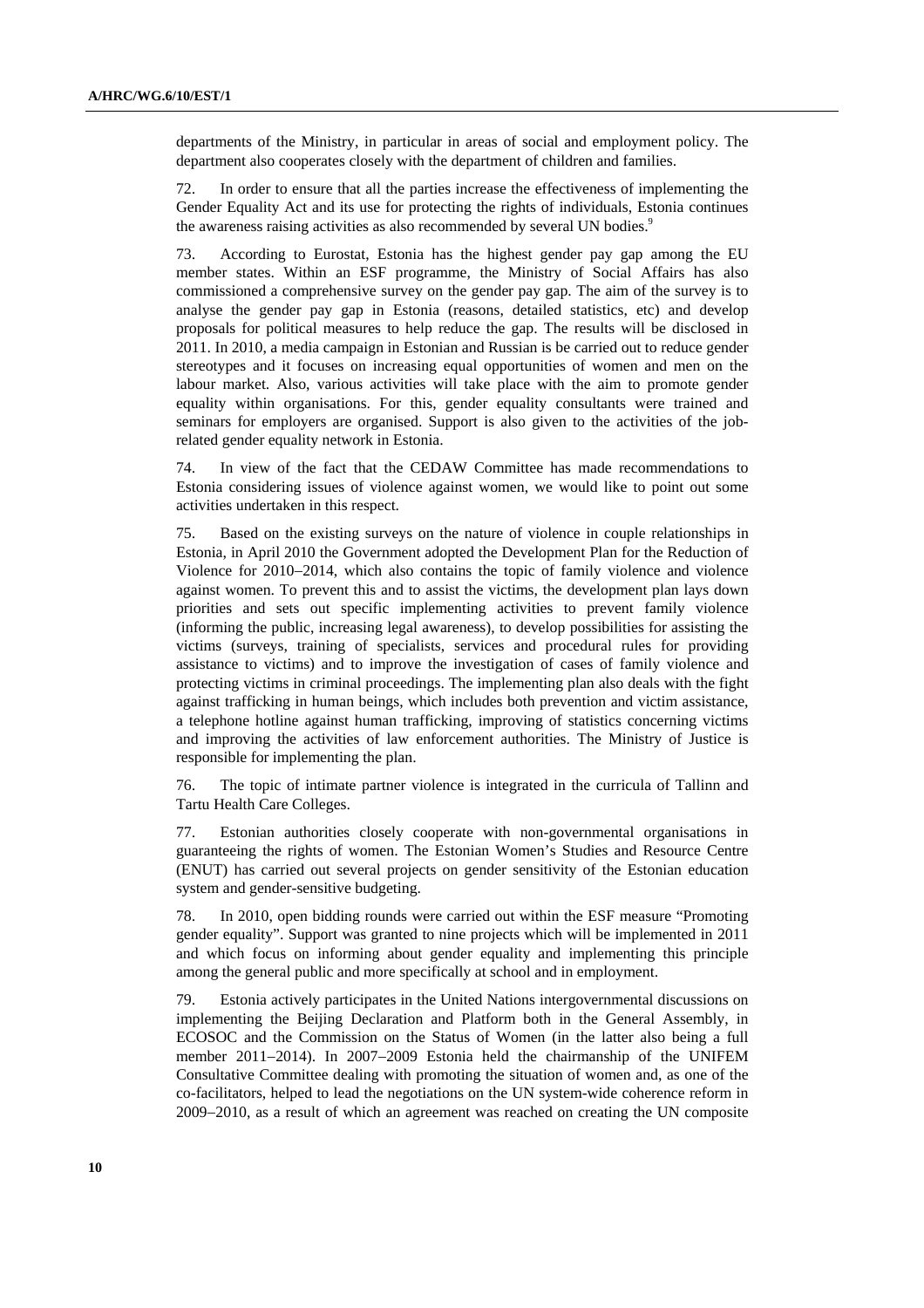gender entity UN Women. Estonia supports the Security Council resolution 1325(2000) and the principles and implementation of its follow-up resolutions.

#### **F. Rights of children**

80. The principle of protecting children in Estonia has always given priority to the interests of the child. Child protection is ensured by national, local and social authorities. Since 1 January 2009, there is a common European helpline 116,111 which can be used to notify about a child in danger. All the authorities and institutions dealing with the promotion of welfare of people living in Estonia must observe the interests of the child in their activities

81. The national contact point for unaccompanied and trafficked children is in the Ministry of Social Affairs.

82. The main burden of child protection lies on local authorities which organise child protection, provide assistance on their respective territories and must ensure access to the required services for children and families. Local authorities have special child protection officials or social workers responsible for issues of child protection. The state provides financial assistance to local government bodies for improving the quality and accessibility of the existing services and developing new services<sup>10</sup>. In local authorities which do not have a child protection worker the relevant tasks are performed by a social worker or another authorised official. In 2008, there were a total of 162 child protection workers in 227 local authorities. In accordance with the concept of child protection, Estonia wishes to bring child protection up to the level where there is one child protection worker per 1000 children.

83. An important role in child protection in Estonia is played by non-governmental organisations which in close cooperation with the state help to guarantee the rights of children and provide services to children and families. The main organisations active in this field are the Estonian Union for Child Welfare, the Estonian Children's Fund and the Estonian National Committee for UNICEF. The Chamber for the Protection of Interests of the Child unites various NGOs (non-profit associations, foundations, funds, research institutions) dealing with the issues of children and families in Estonia who wish to participate actively in protecting the interests of children and families and contribute to developing the state's child and family policy.

84. § 10 of the Child Protection Act importantly establishes the principle of nondiscrimination. Children have an equal right to receive assistance and care and to develop, regardless of their gender or ethnic origin, regardless of whether they live in a two-parent family or single-parent family, whether they are adopted or under curatorship, whether they are born in wedlock or out of wedlock, or whether they are healthy, ill or disabled. The child also has the right to participate in the development of child protection programmes either personally or through a representative selected by the child. The principle of taking the child's opinion into consideration and the principle of involvement are reflected in § 11 and § 16 of the Child Protection Act. At the same time, child protection activists in Estonia, the Institute of Human Rights and the Chancellor of Justice have pointed to the need to modernise the Child Protection Act. Therefore, the Ministry of Social Affairs has started analysing the Child Protection Act and drawing up the concept for the new Act.

85. Supervision over compliance with the rights of children is exercised by the Chancellor of Justice within his competence.

86. In 2009, a discussion on creating the institution of children's ombudsman took place. Various debates and roundtable discussions on the issue were held. In May 2009, the Riigikogu legal affairs committee held a public meeting to discuss the creation of the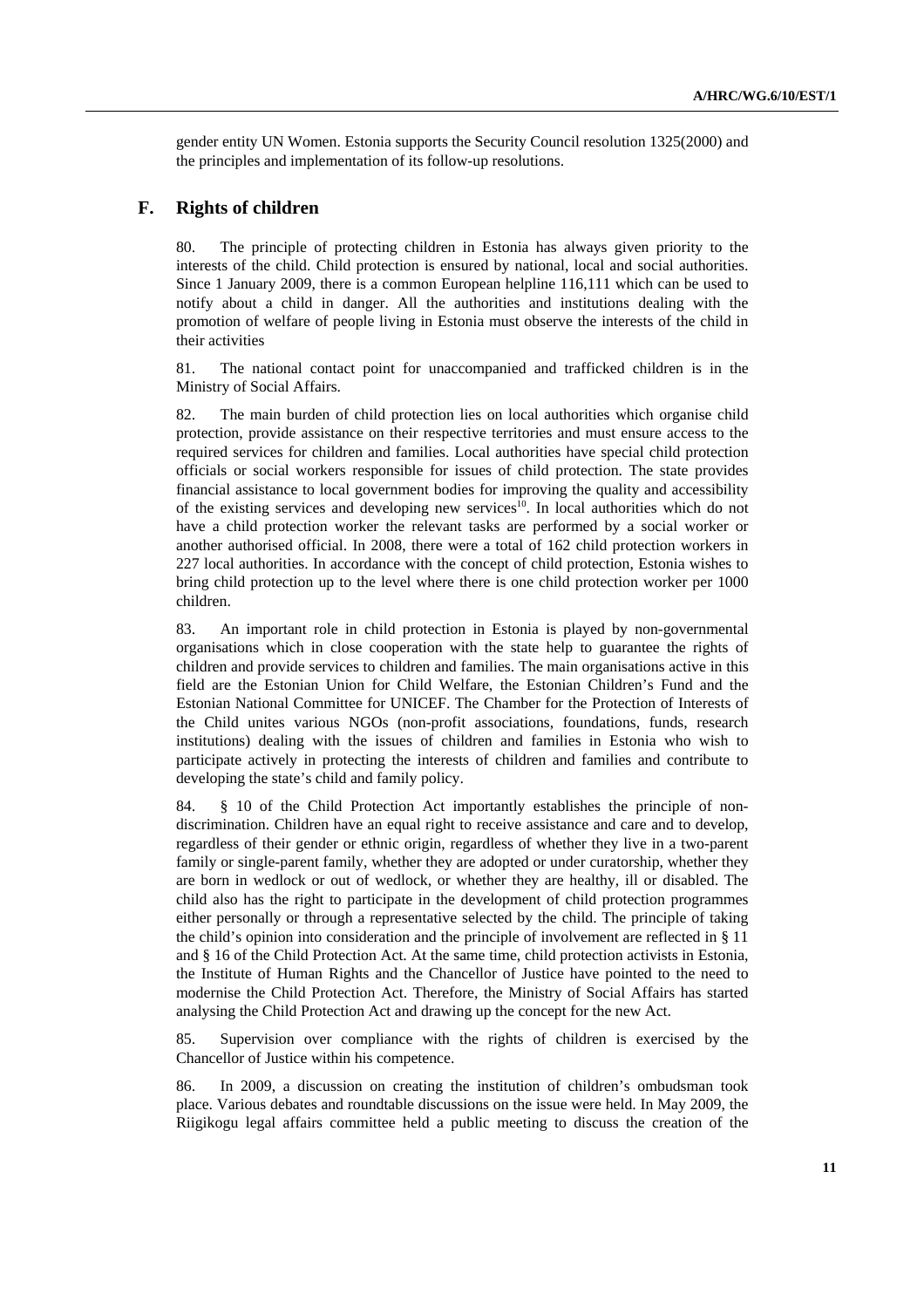institution. As a result of this, all the participants agreed with the need for such an institution but no final decision on its creation has yet been adopted.

87. In Estonia, several strategy documents on children have been adopted. On 16 October 2006 the Government approved the Strategy for Guaranteeing the Rights of Children for the period 2004−2008. The aim of the strategy is to implement the principles enshrined in the UN Convention on the Rights of the Child and its additional protocols.

88. At the end of 2009 the implementing report of the Strategy for Guaranteeing the Rights of Children 2004−2008 was prepared, summarising the main activities carried out within the strategy and their results, and assessing the process of carrying out the strategy, and its impacts. The report proposed to continue strategic planning in the area of the rights of the child in combination with underlying principles of family policy and establish an integrated development plan on children and families.

89. The Strategy for Guaranteeing the Rights of Children 2004−2008 was the first development plan which focused on the welfare and life of children, and one of its important outcomes is also improved cooperation between different areas and ministries in ensuring the rights of children. In the course of implementing the strategy, several other development plans and strategy documents on the rights and welfare of children were also drawn up. For example, in 2005 the Government approved the conception of child protection aimed at creating an integrated system for protecting the rights of children and obtaining proposals for amending laws and regulations in this area (e.g. the Family Law Act). In 2010, the Ministry of Social Affairs has started drawing up the development plan for children and families 2011−2020, which aims to ensure better protection of the rights of children as well as raising the quality of life of families.

90. The state's priorities also include national minorities. The State's Integration Strategy 2008−2013 specifically highlights educational activities for children and activities outside the formal education system.

91. Since 2008, the Ministry of Social Affairs has been coordinating the activities of the cooperation group on safer internet for children. In 2010, Estonia joined the EU Safer Internet Programme and on 1 September a 20-month project "Raising awareness for safer usage of the Internet in Estonia" was launched under the leadership of the Estonian Union for Child Welfare.

92. In the recent years, various training events have been organised to boost institutional capacity by raising the awareness and qualification of experts dealing with children and young people. Special attention is given to developing the skills of police officers, prosecutors and judges in dealing with children. Regular training for specialists and officials has been provided to offer them information about the rights of the child, human trafficking, sexual harassment and other issues relating to violence. Child protection workers, social workers, psychologists, medical workers, teachers and workers of care institutions have received training to deal with sexually harassed or trafficked children.

93. Several campaigns and information activities have been carried out and debates in the media have been organised in order to raise the awareness of the public about noticing mistreatment of children and notifying and preventing it.

94. Since 2004, training events for parents have been organised by the NGO *Perekoolitusühing Sina ja Mina* and various other organisations. Supporting of parenthood is one of the three main topics covered by the Development Plan for Children and Families 2011−2020.

95. Since 2004, when the Optional Protocol to the Convention on the Rights of the Child on the sale of children, child prostitution and child pornography was ratified, national development plans have focused more on the prevention of mistreatment of children,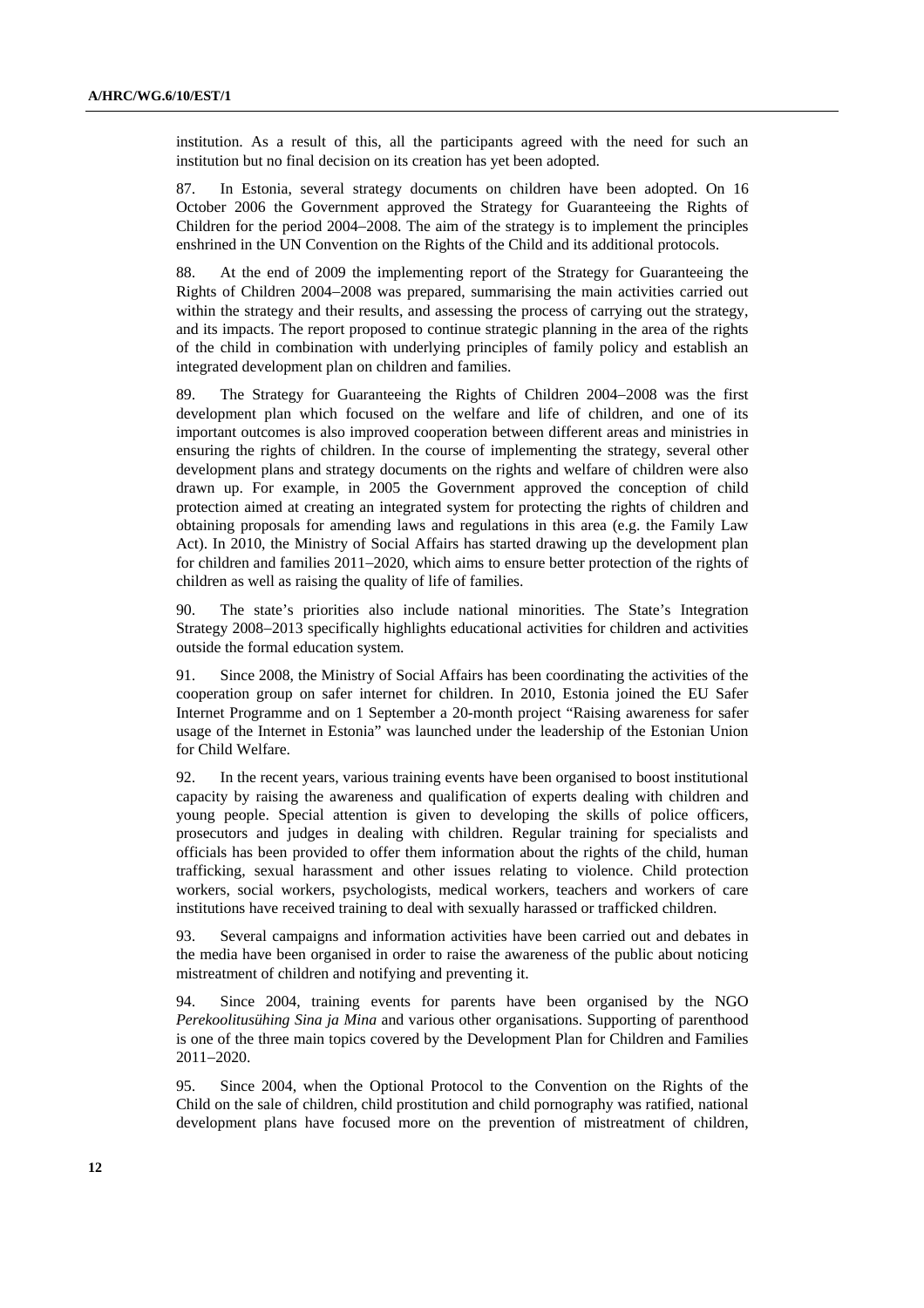trafficking in children, child prostitution and child pornography and on combating these phenomena. The Development Plan for Combating Trafficking in Human Beings 2006−2009 contained separate measures for preventing trafficking in children. Since 2010, the tasks relating to prevention of trafficking in children and assisting unaccompanied children are included in the Development Plan for the Reduction of Violence 2010−2014. The development plan focuses on the prevention and reduction of violence against children, youth violence and crime, domestic violence and human trafficking. The core of combating violence against children in the following years will be school bullying in its different forms, violence in child care institutions, exploitation of children on the Internet, sexual crimes against children, and early detection of these problems and assistance to children who have become victims.

#### **G. Trafficking in human beings**

96. The first Development Plan for Combating Trafficking in Human Beings was valid for 2006−2009. The main focus of the plan was on assistance to victims and training of experts and raising awareness of the problem of human trafficking. As this was the first development plan of this kind in Estonia, it is understandable that the focus was on creating a cooperation network and special attention was given to persons who have the initial contact with victims and to assistance provided by them. In 2010, the Government approved the implementation report of the development plan.<sup>11</sup>

97. During the operation of the development plan, two victim shelters and a rehabilitation centre for trafficked women and women involved in prostitution were created. Since 2006, more than 400 women have received assistance there. The rehabilitation centre Atoll was created in 2005. Since 2004, the NGO Living For Tomorrow operates a helpline for prevention of human trafficking.

98. A handbook and guidelines have been drawn up to ensure better reaction to cases of human trafficking and better identification of victims. These have been sent to all the institutions dealing with victims. The handbook and the guidelines also include a list of contact points which people may address to receive assistance.

99. Under the Victim Support Act, all persons who have fallen victim to negligence, mistreatment or physical, mental or sexual abuse are entitled to victim support. Victims of crime can also obtain compensation. The Victim Support Act and the national victim support system is also applied to victims of human trafficking.

100. Several surveys on human trafficking have been carried out analysing the situation in Estonia, the causes of human trafficking, awareness and attitudes of secondary and vocational school pupils to human trafficking and attitudes of Estonian inhabitants to prostitution and to women involved in it. The results of the surveys have been taken into account in planning the activities under the new development plan.

101. Since 2010, human trafficking is covered in a separate part of the Development Plan for the Reduction of Violence 2010−2014. The new development plan pays more attention to activities for reduction of labour exploitation and smuggling of illegal immigrants and for improvement of border control in respect of unaccompanied minors. A separate aim is developing the methodology for collecting statistics concerning victims of trafficking.

102. Estonia is active in the regional Task Force against Trafficking in Human Beings within the Council of the Baltic Sea States.

103. In 2007, amendments to legislation entered into force which enable victims of human trafficking to receive a temporary residence permit and a victim of human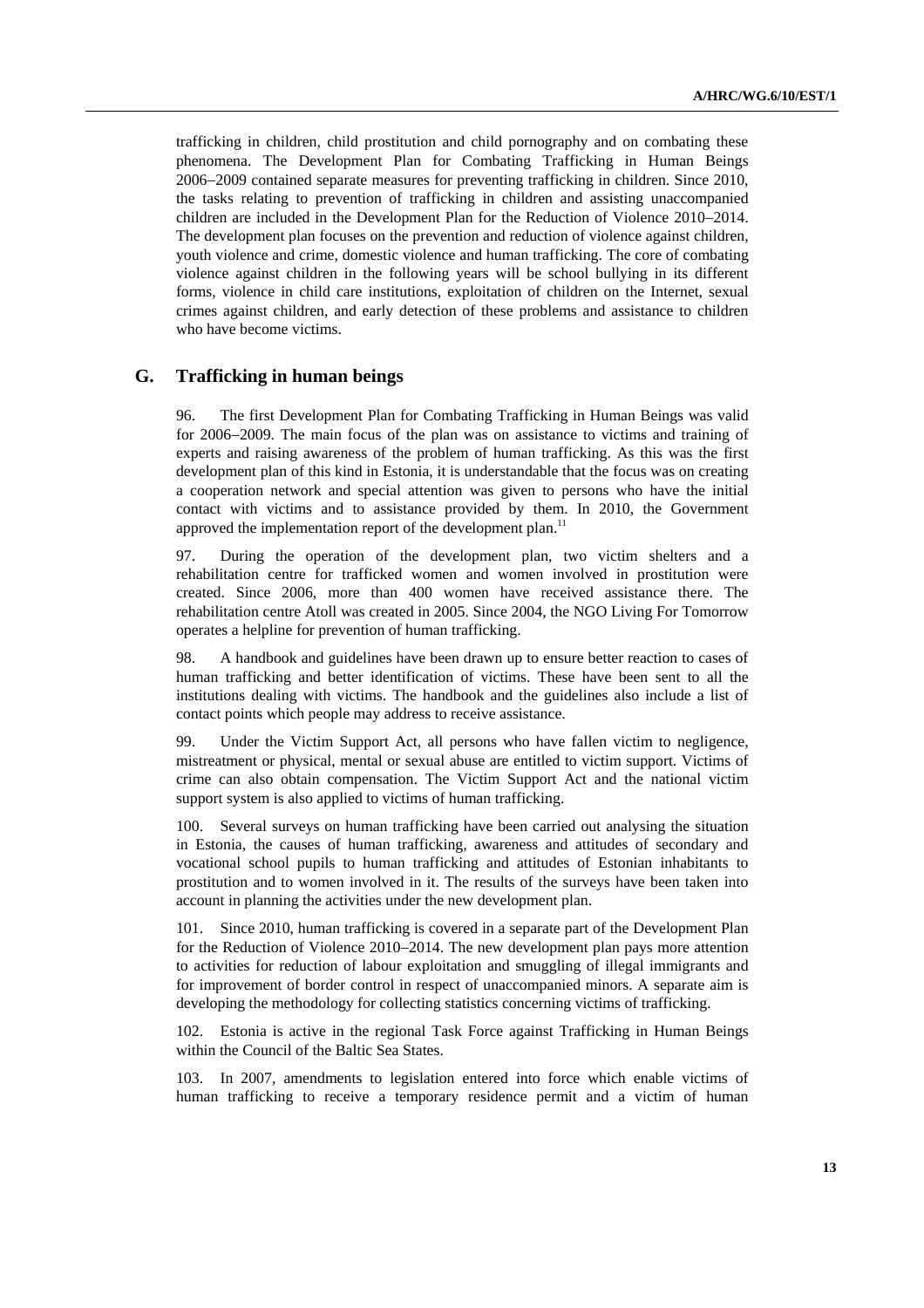trafficking from abroad may apply for a temporary residence permit in Estonia for the duration of the criminal proceedings.

104. On 3 February 2010, Estonia signed the Council of Europe Convention on Action against Trafficking in Human Beings.

105. In the last three years, there have been no cases of trafficking in children in Estonia.<sup>12</sup> However, the current official crime statistics do not fully reflect the problem of human trafficking as the statistics only include proceedings initiated under the specific sections of the Penal Code (e.g. enslavement, mediation of prostitution). Improving the collection of statistics is one of the objectives under the development plan for the reduction of violence.

106. Based on the analysis prepared by the Ministry of Justice, amendment of the Penal Code has been initiated. The amendments will introduce a separate provision on human trafficking as a criminal offence, as has also been recommended by the Special Rapporteur on the sale of children, child prostitution and child pornography Najat M'jid Maalla.

107. To raise the awareness among the general public and tourists visiting Estonia about human trafficking, the Ministry of Foreign Affairs has highlighted this topic and the potential dangers in its information leaflets and disseminates the relevant information at tourism fairs, in airports, travel agencies and elsewhere. The Ministry of Foreign Affairs also trains Estonian diplomats and consular officials to recognise and assist victims of human trafficking abroad, as they are often the first contact person for the victims.

### **H. National minorities, integration, citizenship, refugees**

108. Under § 49 of the Constitution, everyone has the right to preserve their national identity. Under § 50, national minorities have the right, in the interests of national culture, to establish self-governing agencies under conditions and pursuant to procedure provided by the National Minorities Cultural Autonomy Act. In addition, § 12 of the Constitution prohibits discrimination on the basis of nationality and language.

109. According to the data from the 2000 census, there are representatives of more than a hundred ethnic groups living in Estonia. The majority of the people living in Estonia are ethnic Estonians. The largest national minority group on the Estonian territory are Russians, followed by Ukrainians, Belarusians, Finns and other nationalities. The formation of the current Estonian population has significantly been affected by historical events. Before World War II, Estonians made up 88 per cent of the population. During World War II, the situation changed radically and the current situation was most affected by the state's policy of population resettlement from different regions of the Soviet Union since 1945. As immigrants, these persons did not automatically receive Estonian citizenship after the restoration of independence of the Republic of Estonia and they had a possibility to apply for the citizenship of Estonia or of the Russian Federation as the legal successor of the Soviet Union.

110. Estonia considers integration of aliens into its society an issue of national importance. Integration of the Estonian population is a long-term process with the ultimate goal of a culturally diverse society where the permanent population has a strong Estonian state identity, shares common democratic values and communicates in the Estonian language in the public sphere, and where all individuals would be able to realise themselves and feel secure by participating in the economic, social, political and cultural life of society. Since 2000, the Estonian Government has adopted and implemented integration programmes to achieve this<sup>13</sup>. In 1998, a special foundation was created for dealing with integration issues, currently named the Integration and Migration Foundation "Our People".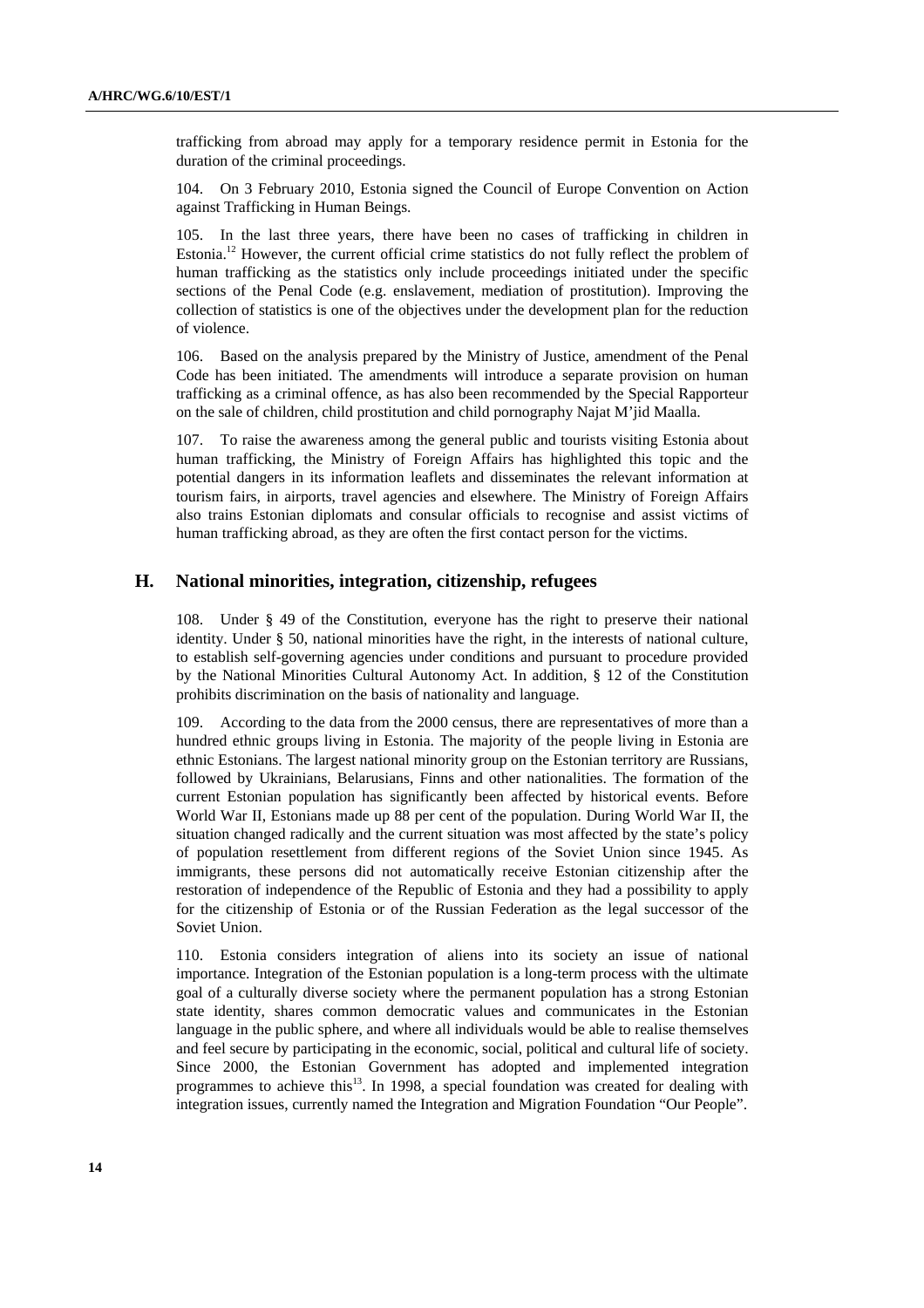111. The latest integration monitoring survey indicates that the interest in applying for Estonian citizenship (or citizenship of any country) has significantly decreased after the Russian Federation's decision to wave visa requirement for holders of the Estonian Alien's Passport. Further surveys confirm that the reasons for not applying for citizenship are mostly practical in nature and the increased difficulties for travelling to Russia after obtaining Estonian citizenship is one major reason. It should still be noted that the proportion of persons with undetermined citizenship among the Estonian population has dropped from 32 per cent in 1992 to 7.3 per cent in May 2010.

112. In accordance with the recommendations of various United Nations and Council of Europe bodies, several representative bodies have been established for consultation with national minorities, including the National Minorities Council under the Ministry of Culture and the Youth Chamber of National Minorities in Estonia created as part of the Council in 2010, the national minorities roundtable established under the Estonian Cooperation Assembly in May 2010, and advisory chambers at local authorities.

113. Estonia has taken several measures to promote naturalisation and further reduce the number of persons with undetermined citizenship. Particular attention is paid to minors under 15 years old for whom parents can apply for Estonian citizenship by simplified procedure. The active information campaign launched in 2007 is targeted primarily for parents of such children.

114. As a result of the information campaign, children under 15 years old make up the majority of all the citizenship applicants and practically no cases of refusal of citizenship to them occur.

115. As the requirement of the Estonian language proficiency has been indicated as one of the obstacles in applying for citizenship, in addition to the procedure for compensation of the costs of language learning, opportunities for studying Estonian free of charge have also been expanded<sup>14</sup>. This way the Estonian language training also contributes to creating better opportunities for individuals on the labour market.

116. Several UN and other bodies have recommended that Estonia should amend the National Minorities Cultural Autonomy Act or adopt a general Act on national minorities. Nevertheless, the Estonian Government is of the opinion that the rights of national minorities are guaranteed already under the existing legislation, in particular by the Constitution under which everyone is equal before the law and the rights, freedoms and duties of each and every person are equal for Estonian citizens and for citizens of foreign states and stateless persons in Estonia. The Government finds that, instead of a declarative Act reiterating these rights, its primary focus should be on ensuring implementation of the existing legislation and effective protection of the rights. The most important consideration in doing this is cooperation between national minorities and the state in implementing the relevant programmes. Organising activities stipulated under the National Minorities Cultural Autonomy Act – teaching of the mother tongue, organising cultural events, creating funds, grants and scholarships for promoting the culture and education of national minorities, etc – is also possible for those ethnic groups who cannot apply for cultural autonomy. Currently there are 300 registered national cultural societies and associations in Estonia who receive support to cover their operating expenses from the state's budgetary resources since 1991.

117. Estonia offers the possibility to aquire education both in Estonian and in Russian. A national Russian-language radio channel, partially Russian-language television channel and Russian Theatre in Tallinn are funded from the state budget.

118. Estonia is a party to the Council of Europe Framework Convention for the Protection of National Minorities which has thus become part of domestic law in Estonia. In 2010, Estonia submitted its third report on implementing the Convention.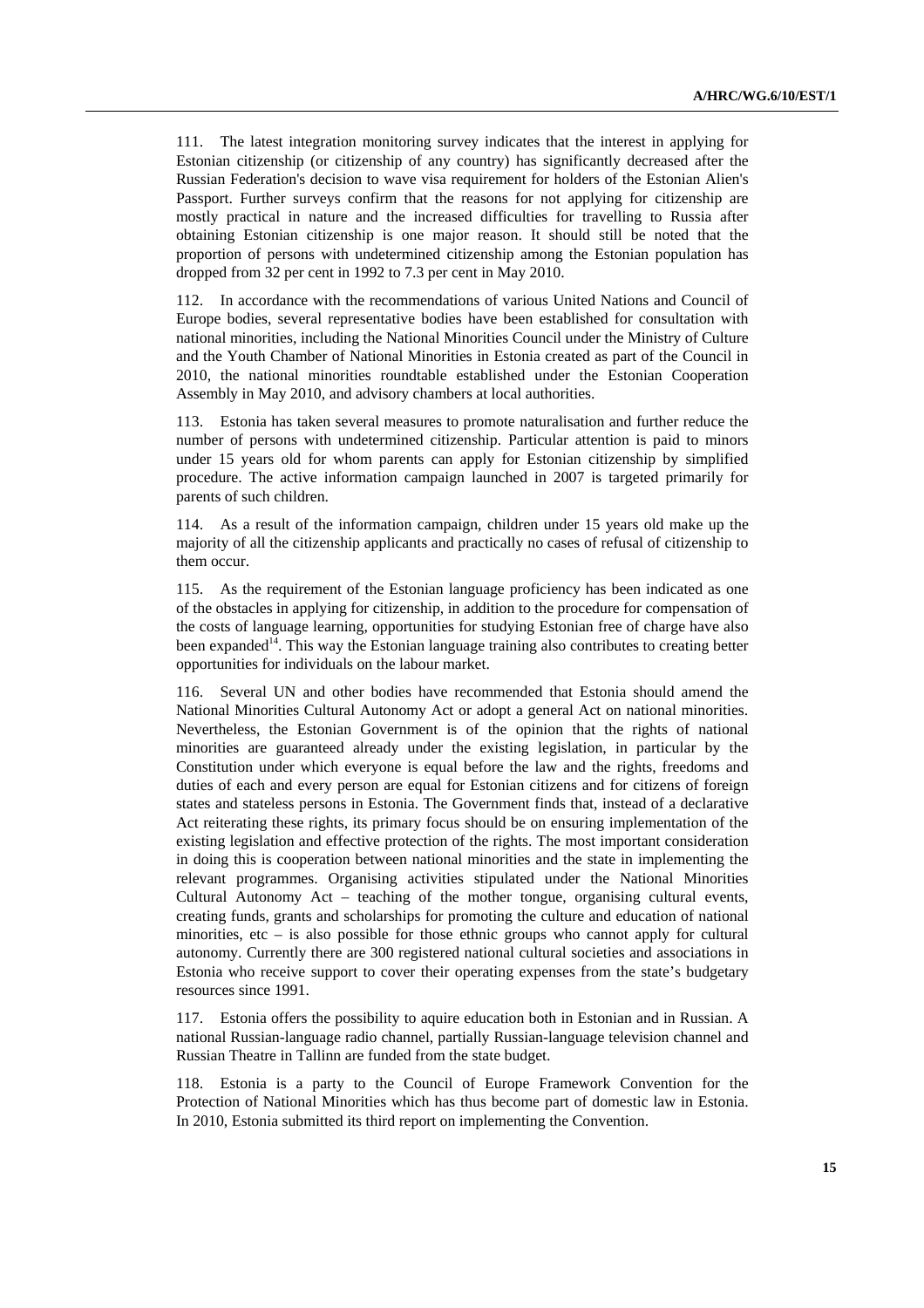119. Since 1997, Estonia is a party to the 1951 Geneva Convention relating to the Status of Refugees and its 1967 New York Protocol, and is thus obliged to protect aliens who meet the conditions established in these Conventions.

120. On 1 July 2006, the Granting International Protection to Aliens Act entered into force, replacing the previous Refugees Act. The Act transposed into Estonian legislation the EU directives on the rights of refugees, asylum seekers and displaced persons<sup>15</sup> and established rules on granting temporary protection to aliens.

121. The Estonian legislation relating to the status of refugees is in compliance with international requirements. The Estonian authorities have close cooperation with several international organisations, including the Office of the UN High Commissioner for Refugees.

#### **I. Persons with disabilities and elderly persons**

122. Under the Constitution, persons with disabilities are under the special care of the state and local authorities.

123. People with disabilities are united under the Estonian Chamber of Disabled People which is an umbrella organisation of associations of people with disabilities. The Chamber has 46 member organisations. It was founded in 1993 and its membership has grown constantly.

124. The aim of the Chamber is to fight social exclusion and discrimination in guaranteeing the constitutional rights (health, education, employment). To achieve this, activities are carried out supporting the independence of people with disabilities, their social, economic and employment-related inclusion and participation in society.

125. Important issues concerning people with disabilities are discussed in the cooperation council which was convened in 2003. Participating in the work of the council are representatives from the Ministry of Social Affairs and the organisation of people with disabilities. The task is to ascertain the necessary services, priorities and the extent of funding through dialogue and cooperation. All the draft legislation is also submitted for approval to the Chamber of Disabled People.

126. In order to avoid exploitation and harassment of people with disabilities and violence against them, regular measures are taken to raise the awareness among different target groups and representatives of different spheres of life. Special attention is given to informing people with disabilities about their rights through distributing information and improving access to training and documents.

127. The Human Rights Committee in its recommendations to Estonia in 2010 pointed to the need to ensure the rights of persons with mental disability in judicial proceedings. The Government pays serious attention to these recommendations. The Riigikogu is debating a draft Act initiated by the Government to amend the Code of Criminal Procedure and other relating Acts. The amendments also contain several changes to ensure better protection of fundamental rights. Inter alia, in drawing up the draft, recommendations of the Chancellor of Justice for the protection of rights of individuals within proceedings for the application of coercive psychiatric treatment have been taken into account.

128. Estonia is also preparing to accede to the Convention on the Rights of Persons with Disabilities.

129. Preparing people for coping in later life is one of the bases for social policy in Estonia<sup>16</sup>. Problems of elderly people are closely related to raising the standard of living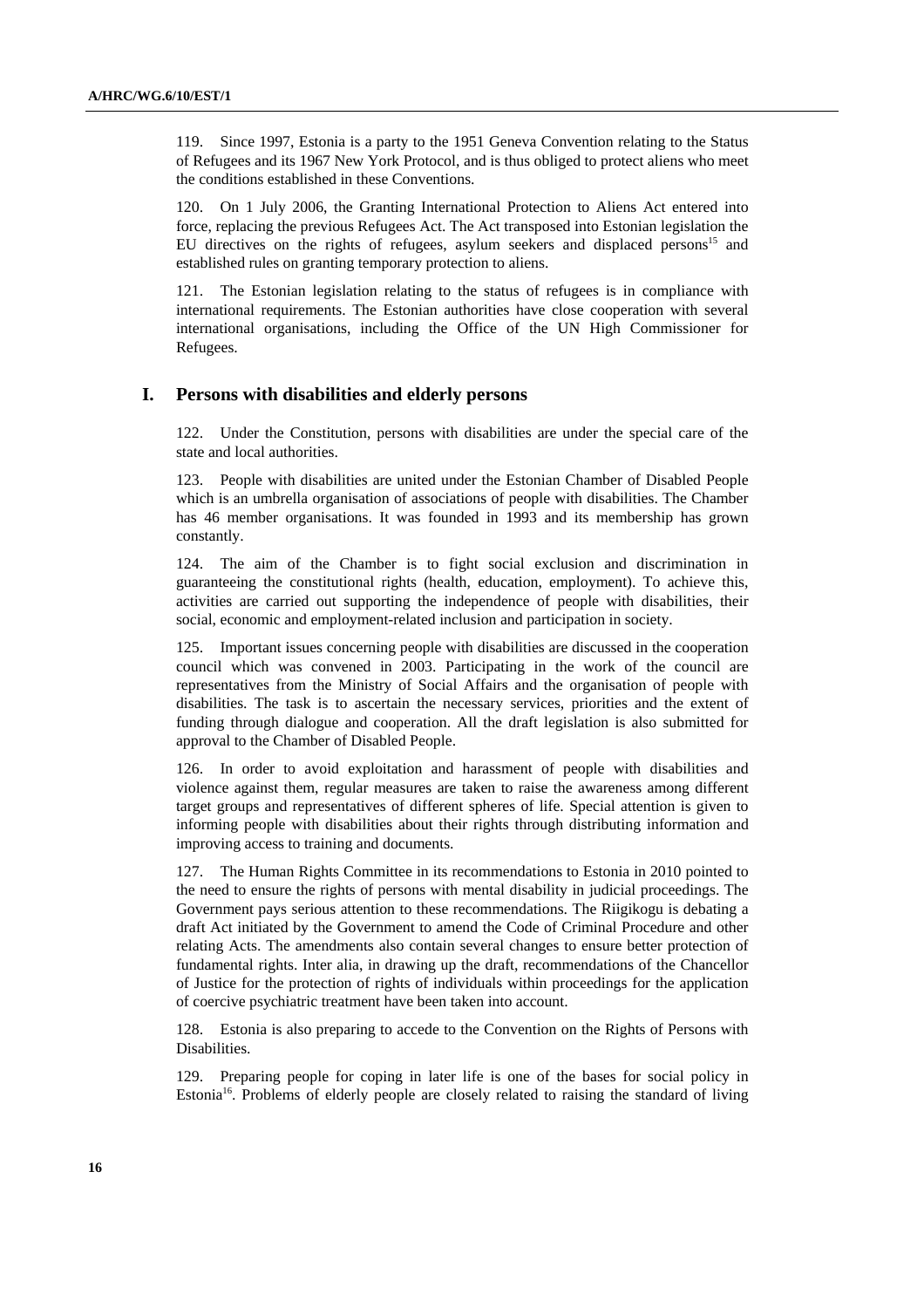and guaranteeing human rights. Welfare of the elderly depends first and foremost on their social integration in which economic security plays the primary role.

130. Estonian policy on the elderly is based on the international principle "society for all", which means that society consists of people of different ages who should have the opportunity to participate in the life of society regardless of their age. The policy on the elderly focuses on goals relating to the status and living conditions of the elderly people, the relevant strategy and types of action. One of its main goals is to create a flexible system of services to improve the coping ability of elderly people.

131. The aims of the Estonian policy on the elderly people are as follows:

- to integrate the policy on the elderly to other areas of social policy (employment, education, housing, etc), considering Estonia's membership of the European Union and taking into account problems of coping and health among the elderly people, as well as psychological, cultural, religious and other important problems;
- to ensure the standard of living maintaining the dignity of the elderly people and an equal status as compared to other age groups in society;
- to consider age discrimination as an unethical practice, to promote political and social participation of the elderly people in society;
- to enhance the knowledge of ageing and of maintaining the health behaviour, physical, mental and social capacity which helps to extend the average life expectancy;
- to explain to the elderly people the importance of self-help, to promote intergenerational solidarity, mutual understanding and cooperation;
- to appreciate elderly people as bearers of traditions, cultural heritage and mental values, as well as assurers of the national identity;
- to create opportunities for independent coping of the elderly and for their emotional welfare; to explain extensively the need for constant self-education which ensures more informed participation in the life of society;
- to ensure a suitable living environment for the elderly people in need of immediate assistance and to contribute to their rehabilitation;
- to call on the media to cover problems of the elderly, their coping and participation in society.

#### **J. The pension system, family allowances and labour market measures**

132. Estonia has acceded to the European Social Charter and every year the Ministry of Social Affairs submits a report on fulfilling the obligations under the Charter. Social security covers different areas: pension, health insurance, unemployment insurance, funeral benefit, benefits to people with disabilities and support to victims of crime.

133. According to the Estonian pension system both state and the individual contribute to the pension $17$ .

134. The purpose of family benefits in Estonia is to compensate partially the costs of raising a child, child care and education to families<sup>18</sup>. The state pays family benefits to all the children until 16 years of age. If a child is attending basic school, upper secondary school, or a vocational educational establishment based on basic education, they are entitled to receive family benefits up to the age of 19. Also, tax exemptions to families with children are granted.19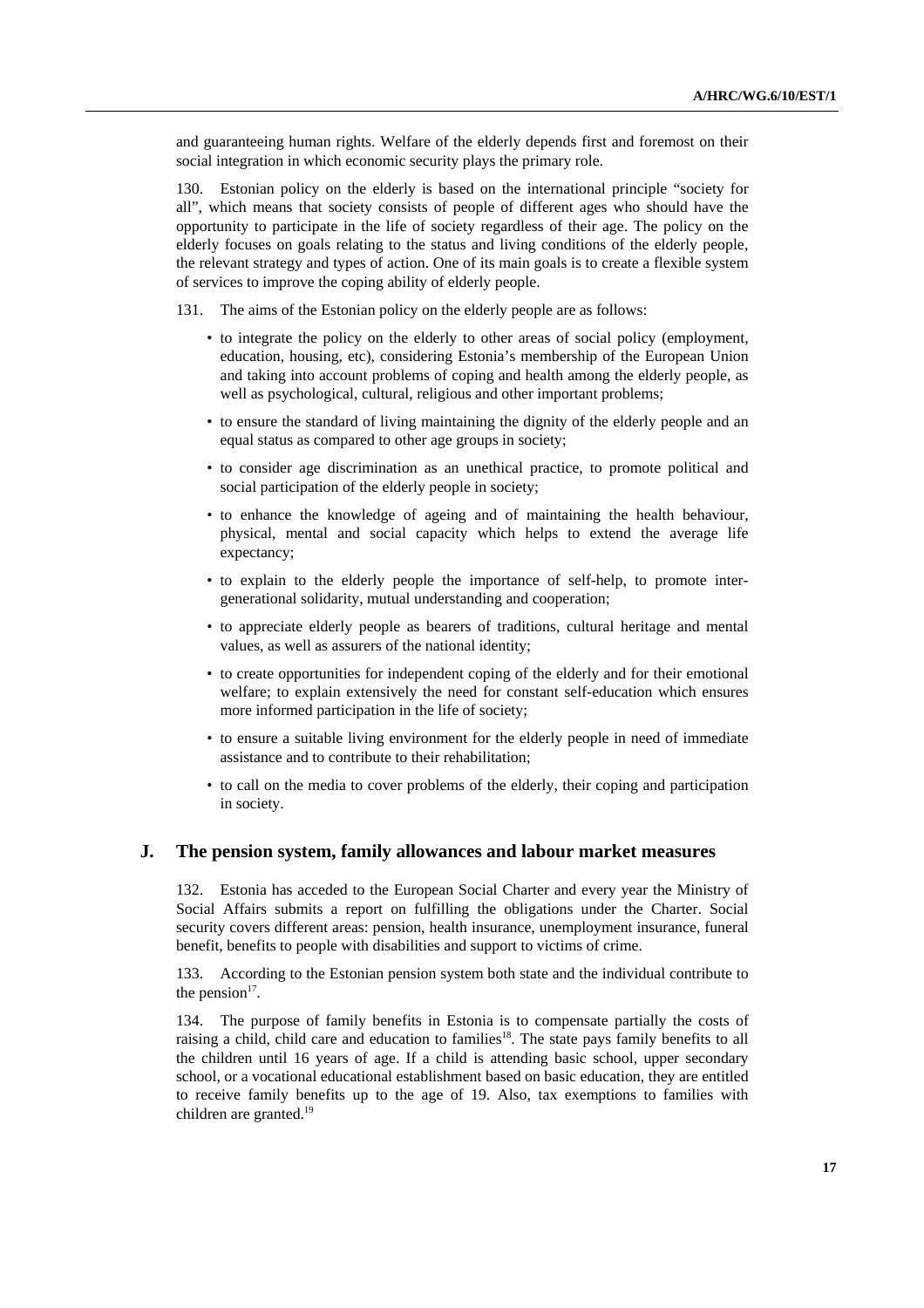135. The purpose of the parental benefit introduced in 2003 is to help to reconcile work and family life. The parental benefit maintains for a parent their average wage for the previous calendar year, as due to taking care of the child the parent temporarily interrupts employment. All parents are entitled to a parental benefit. The right arises from the day following the last day of the maternity leave and it ends when 575 days have passed from the beginning of the maternity leave.

136. The subsistence benefit is the state's aid to persons in need and it is paid by the local government. A person living alone or a family whose monthly net income, after the deduction of the fixed expenses connected with dwelling, is below the subsistence level has the right to receive a subsistence benefit. The level of the subsistence benefit is established by the Riigikogu in the state budget for each budgetary year. The subsistence level is established based on minimum expenses made on consumption of foodstuffs, clothing, footwear and other goods and services which satisfy the primary needs. It has to be admitted that due to economic downturn the number of households in need of the subsistence benefit has almost doubled.

137. To alleviate poverty, local authorities also use social services and other types of social assistance depending on the situation. For example, emergency social assistance is provided to persons who find themselves in a socially helpless situation due to the loss or lack of means of subsistence. Emergency social assistance is provided to a person until they are no longer in a socially helpless situation due to the loss or lack of means of subsistence.

138. Under § 29 of the Constitution, everyone has the right to freely choose their area of activity, profession and place of work. The rate of the minimum wage is established by the Government in accordance with the agreement submitted by social partners.

139. All employees in Estonia are covered by unemployment insurance, which is a type of compulsory insurance to guarantee compensation to employees in case of unemployment, collective redundancy and insolvency of employers. Unemployment benefits are financed from the money received from unemployment insurance payments. The provision of labour market services and benefits<sup>20</sup> is regulated by the Labour Market Services and Benefits Act. The suitable labour market services for each client are selected in accordance with individual needs of each person. In addition to unemployed persons, local offices of the Unemployment Insurance Fund also provide assistance to persons intending to change jobs and to employers.

140. In December 2008, the new Employment Contracts Act was adopted which entered into force on 1 July 2009. The new Act proceeds from the principle of flexicurity and brings Estonian labour law in line with the private law principles and increases the transparency of the legal environment. Several Acts that had been in force so far were replaced by one integrated Act which enables employers and employees to understand more easily their rights and obligations. The new Act facilitates partnership relations between employees and employers and motivates the parties to reach agreements between themselves.

141. Since the end of 2008, the effects of the global economic crisis began to be felt on the Estonian labour market and were reflected in a rapid decrease of employment and an increase of the number of unemployed persons<sup>21</sup>. Considering the situation, in 2010 the state has mostly directed its resources to measures facilitating the creation of jobs and avoiding long-term unemployment. The preferred measures include wage subsidies, startup subsidies and practical training, as well as measures supporting active attitude. In 2010, the conditions for wage subsidies were also made more flexible.

142. The Ministry of Social Affairs is reviewing the Labour Market Services and Benefits Act to make counselling and job mediation for unemployed persons more efficient and client-centred. According to the 2010 OECD report on the Estonian labour market and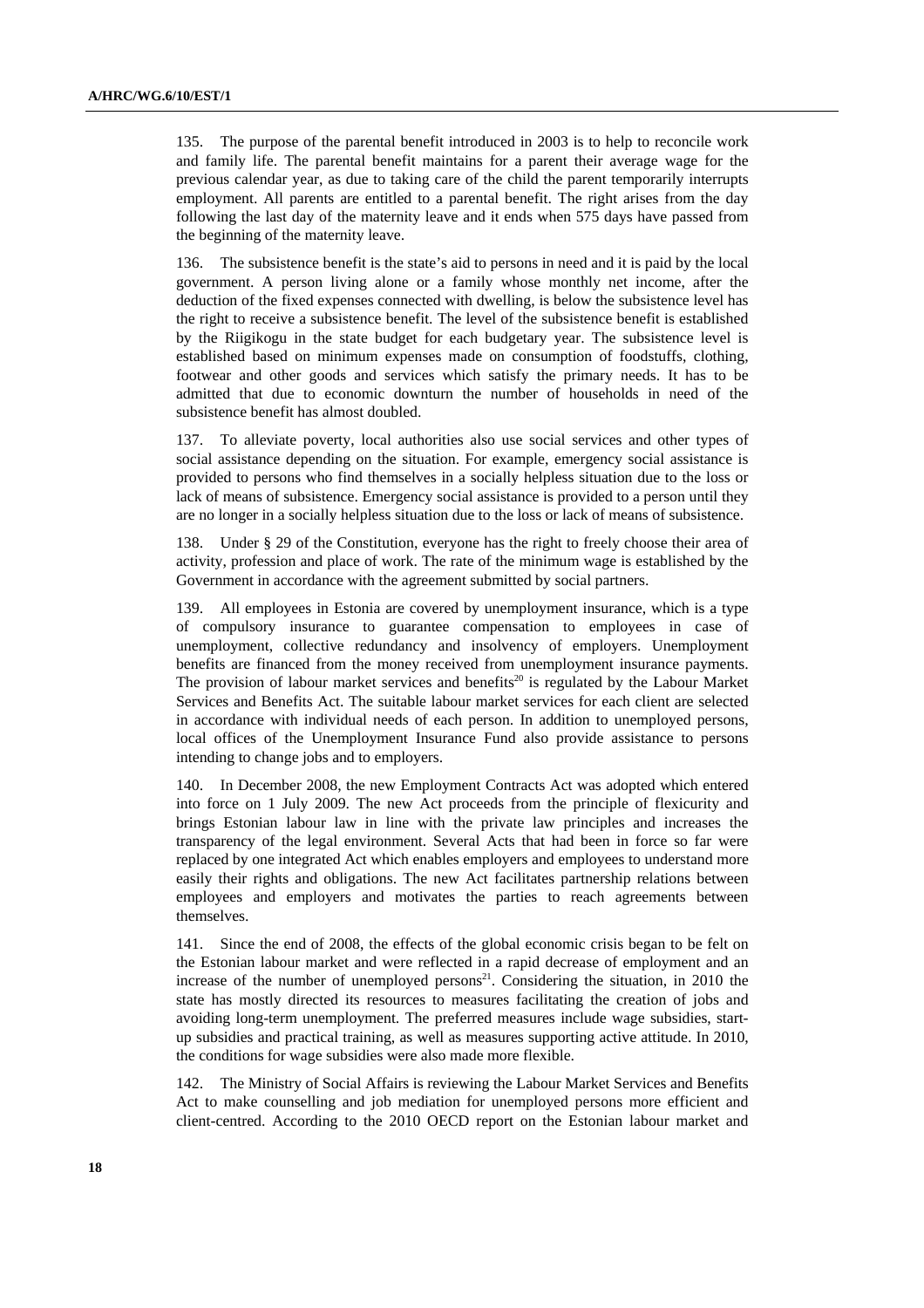social policy, during the crisis and in a situation of a budgetary crisis it is important to focus on effective and detailed counselling concerning job seeking and job mediation.

143. The Ministry of Economic Affairs and Communications is implementing measures to promote entrepreneurship and entrepreneurial initiative which help to prevent joblessness and at the same time alleviate existing unemployment.

144. Information about labour market measures and relevant legislative amendments is provided during information days organised in Estonian regions. Nationwide information campaigns have also been organised.

### **K. Education**

145. Under § 37 of the Constitution, everyone has the right to education. Education is compulsory for school-age children to the extent specified by law, is free of charge in state and local government general education schools. In order to make education accessible, the state and local authorities must maintain the requisite number of educational institutions. Other educational institutions, including private schools, may also be established and maintained pursuant to law. Parents have the final decision in the choice of education for their children.

146. The Constitution is supplemented primarily by the Education Act and other legislation establishing that a child must attend school if he or she will have attained 7 years of age by 1 October of the current year. Pupils must attend school until they have acquired basic education or attained 17 years of age. According to Statistics Estonia, the proportion of young people aged 18-24 who have interrupted their studies without having acquired basic education is approximately 15 per cent. As failure to comply with compulsory school attendance and dropping out of school is a problem, the new Basic Schools and Upper Secondary Schools Act which entered into force on 1 September 2010 pays more attention to school attendance and its enforcement on the level of parents, school and local government.

147. All children with disabilities and children in need of special assistance have the right to acquire education corresponding to their abilities. Therefore, the new Basic Schools and Upper Secondary Schools Act pays more attention to ensuring education suitable for children with special educational needs, for example through drawing up an individual curriculum and providing various support services.

148. Under the Constitution, everyone has the right to receive instruction in Estonian. However, the language of instruction in national minority educational institutions is chosen by the educational institution. Currently, it is possible to receive basic and secondary education in Estonian or Russian; approximately 19 per cent of pupils attend schools with Russian as the language of instruction; in addition, in private schools it is possible to study in Finnish and English. Vocational education can be acquired in Estonian and Russian. In several specialities, higher education is also available in Russian. The Government finances all the schools on an equal basis regardless of their language of instruction.

149. In the recent years, considerable attention has been given to the transfer of Russianspeaking schools to partial instruction in Estonian which started in 2007. As of the academic year 2011/2012, all the schools in Estonia must teach at least 60 per cent of the subjects in Estonian. The Government has determined five subjects – Estonian literature, civic education, music, Estonian history and geography – which must be taught in Estonian, the remaining subjects are determined by each school itself.

150. The Ministry of Education and Research provides financial support to all the Russian-speaking schools which teach more than just the compulsory subjects in Estonian.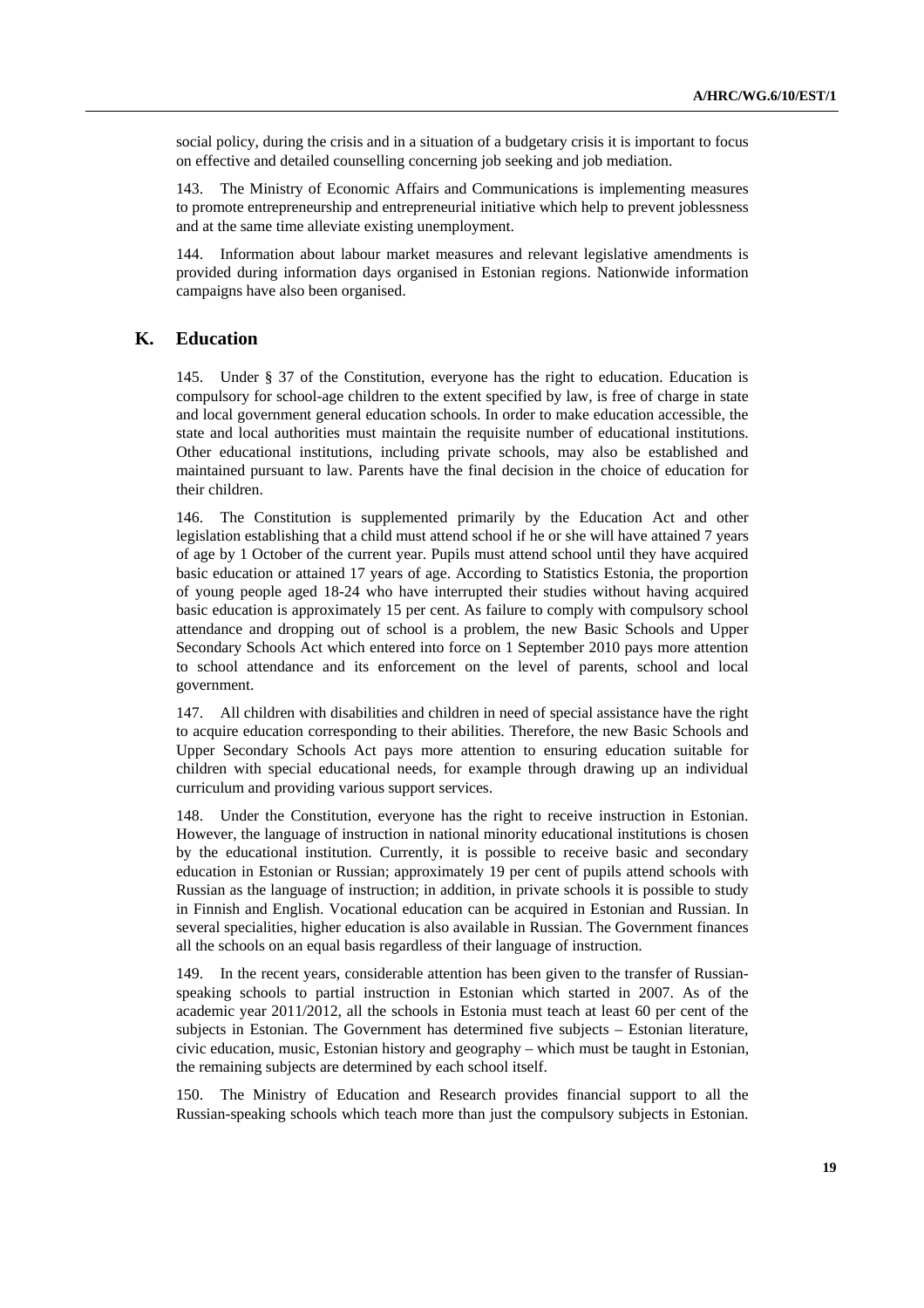Study materials to support teaching in Estonian have been prepared, all the schools have received support to purchase study materials for Estonian literature, civic education and music in Estonian. As various surveys and direct communication with the schools have indicated that preparedness of teachers in Russian-speaking schools to teach subjects in Estonian may be insufficient, in-service training courses for teachers are constantly organised $^{22}$ .

151. In January 2010, the Government approved the new basic and upper secondary school curricula. The national curricula contain different syllabuses for Estonian and Russian-speaking schools for the subject of language and literature. On the upper secondary school level, there are also different syllabuses for the subject of language and literature depending on the language of instruction, including the syllabus of Estonian as the second language. The Russian language is taught in Russian-speaking schools as a mother tongue and in literature classes more attention is paid to Russian literature. The new national curriculum also deals with cultural diversity, and the task of all teachers both in Estonian and Russian-speaking schools is to support the cultural identity of pupils and develop tolerance towards other cultures and ethnic groups.

## **IV. Achievements and shortcomings**

152. In a relatively short period of time – in less than twenty years – Estonia has been able to create a well-functioning system of administration of justice following the principles of a democracy based on rule of law. There is no reason to doubt the independence and impartiality of the Estonian judges; rarely there is also reason to talk about the infringement of the right to a fair trial.

153. With the new Equal Treatment Act adopted in 2009, Estonia made an important step in the process of guaranteeing equal opportunities and preventing discrimination in the whole society. As the next step, full implementation of the Gender Equality Act and the Equal Treatment Act must be ensured.

154. The process of naturalisation in Estonia has been successful: from approximately 500,000 (492,000) aliens in 1992 the number has now dropped to less than 100 000. In particular measures aimed at the parents of children with undetermined citizenship have been extremely successful. However, the Government continues efforts to increase motivation among citizenship applicants by offering free language courses, organising information work and continuing the individual approach to citizenship applicants.

155. Within the first Development Plan for Combating Trafficking in Human Beings 2006−2009, a functioning domestic cooperation network on human trafficking was created, the primary capacity for assisting victims was developed and international cooperation was started. The challenge is the reduction of crimes relating to human trafficking. The Development Plan for the Reduction of Violence launched in 2010 also focuses on this.

156. As an important achievement, we would also like to note the adoption and implementation of the Strategy for Guaranteeing the Rights of Children 2004−2008. Further challenges include paying greater attention to prevention instead of dealing with the consequences. The Chancellor of Justice and several NGOs have pointed to the need to create the institution of children's ombudsman.

157. Among the measures taken to overcome the economic crisis, wage subsidies have been effective in Estonia, having helped to ensure employment for more than 4000 persons. Another positive sign is the fact that the growth of unemployment slowed down in 2010. However, possibilities for financing active labour market measures have to be found.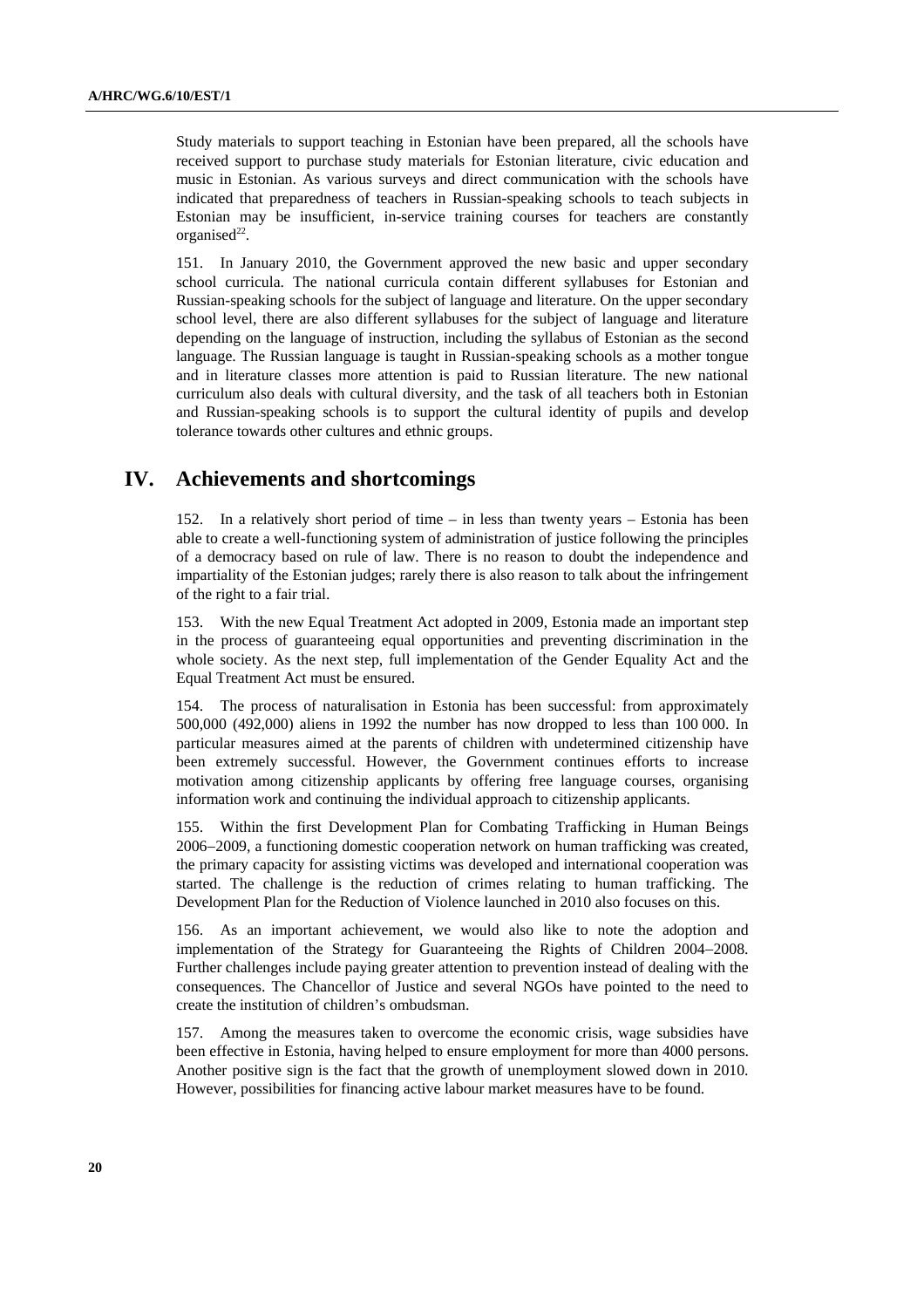## **V. Obligations**

158. The Estonian Government confirms its dedication to the full protection of human rights on the local as well as international level.

159. Estonia is a candidate to become a member of the Human Rights Council in order to improve the distribution of information about human rights and their protection. In international organisations as well as in our bilateral relations we continue to pay particular attention to the rights of women and children.

Estonia will step up its efforts in the area of equal treatment and gender equality, especially with regard to the rights of women, in integrating national minorities to Estonian society and in improving the guarantees in the administration of justice.

161. The government continues dealing with the shortcomings pointed out in this report. The state's strategies and action plans described in this report will continue to be implemented and developed further.

162. Estonia will also continue to submit regular reports on implementing the human rights instruments, and will disseminate information on special human rights procedures and cooperate with them.

*Notes* 

- <sup>1</sup> Under § 3 of the Estonian Constitution, generally recognised principles and rules of international law are an inseparable part of the Estonian legal system. Ratified international treaties become directly applicable in Estonia. Under the Constitution, in case of a conflict between Estonian laws and international treaties ratified by the Riigikogu, the provisions of the international treaty apply. Estonia shall not enter into international treaties which are in conflict with the Constitution.
- Estonia is also considering recognising the competence of the Committee on the Elimination of Discrimination against Women.
- <sup>3</sup> Office of the UN High Commissioner for Human Rights, the UN Children's Fund, the UN Development Programme, the UN Population Fund, the UN Development Fund for Women, and the UN Girls' Education Initiative. 4
- <sup>4</sup> Judges are appointed for life; judges may be removed from office only by a court judgment; criminal charges against a judge of a court of the first instance and a court of appeal may be brought during their term of office only on the proposal of the Supreme Court *en banc* with the consent of the President of the Republic; criminal charges against a justice of the Supreme Court may be brought during their term of office only on the proposal of the Chancellor of Justice with the consent of the majority of the members of the Riigikogu.<br>5. The Changellar's independence is queent.
- The Chancellor's independence is guaranteed through the establishment of the institution under the Constitution and through the Chancellor of Justice Act, the grounds and procedures for appointing the Chancellor to office and for release from office, limitations on the Chancellor's activity (e.g. the prohibition to belong to a political party, engage in business etc), requirements for the officials working in the Chancellor's Office (e.g. prohibition to belong to a political party), and the budget (decided by the parliament).
- $6$  The Commissioner is an institution which is separate from the Chancellor of Justice. Nevertheless, the law requires both to cooperate with other persons and institutions in order to promote equality and equal treatment. The main difference between the procedures carried out by the two institutions lies in the obligatory nature of the outcome. The Chancellor's conciliation proceedings are voluntary and both parties to the dispute must agree to initiating the proceedings. If the parties agree, the Chancellor forms an opinion whether discrimination has taken place or not. If the parties consent with the Chancellor's opinion and enter into a relevant agreement, performance of the agreement becomes binding on them. The Commissioner, however, may express an opinion on possible discrimination only upon a request by one of the parties, but the opinion is not legally binding on the other party.<br> $\frac{7}{12}$  In 2000, the Estonian Union for Child Walfare and the Estonian Institute of Human Pights draw up
- In 2009, the Estonian Union for Child Welfare and the Estonian Institute of Human Rights drew up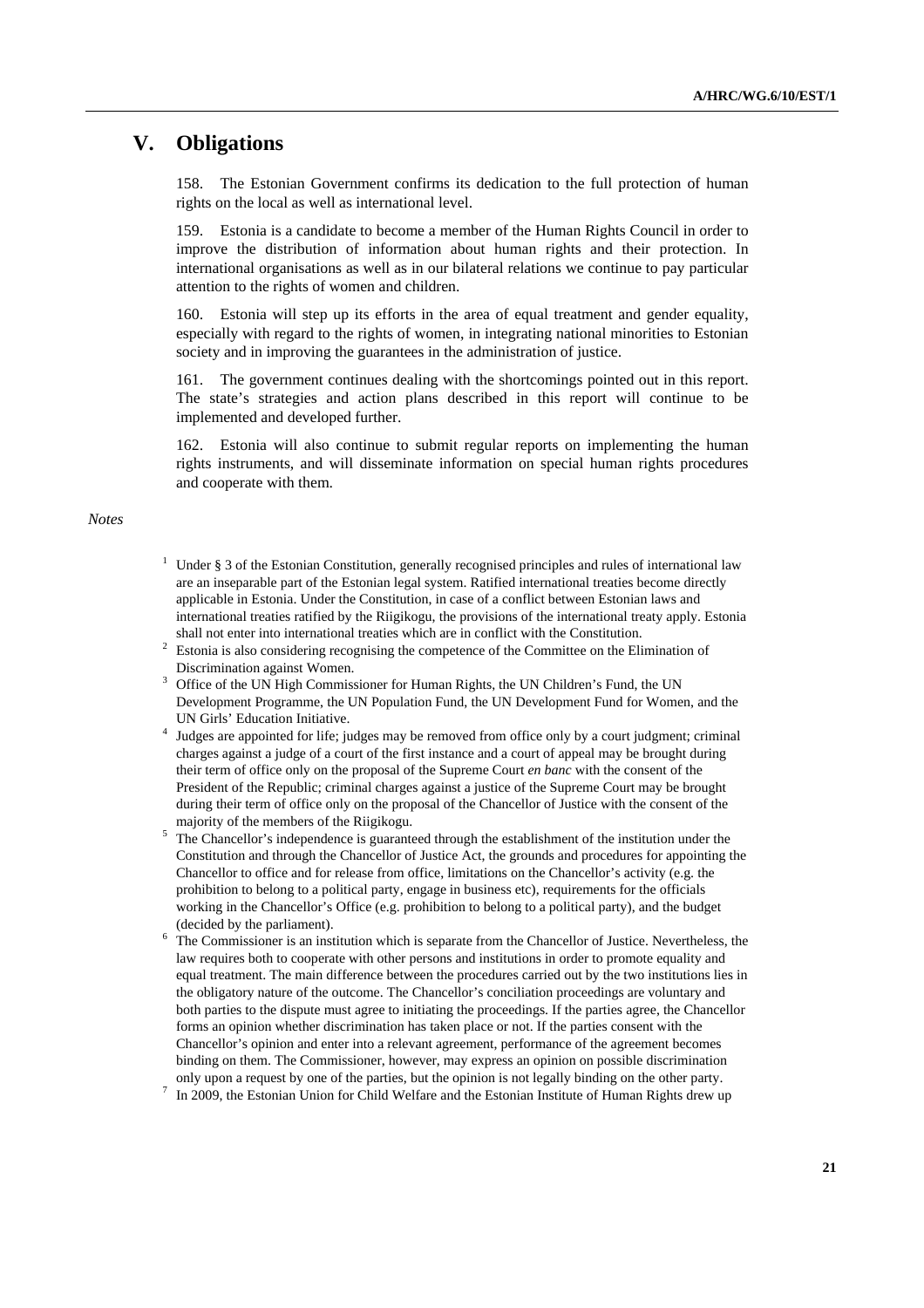study materials on human rights.

- $8<sup>8</sup>$  1) to execute a conviction or detention ordered by a court;
	- 2) in the case of non-compliance with a direction of the court or to ensure the fulfilment of a duty provided by law;

 3) to combat a criminal or administrative offence, to bring a person who is reasonably suspected of such an offence before a competent state authority, or to prevent his or her escape;

 4) to place a minor under disciplinary supervision or to bring him or her before a competent state authority to determine whether to impose such supervision;

 5) to detain a person suffering from an infectious disease, a person of unsound mind, an alcoholic or a drug addict, if the person is dangerous to himself or herself or to others;

 6) to prevent illegal settlement in Estonia and to expel a person from Estonia or to extradite a person to a foreign state.<br><sup>9</sup> For better implementation of the Gender Equality Act, two publications have been issued. For the

- wider public, the Gender Equality Act is explained in a clear and simple short overview published in Estonian and Russian. A commented edition of the Gender Equality Act is meant for lawyers, judges and other legal experts. Comments are also intended to assist ministries and local authorities in implementing the gender mainstreaming strategy and employers in meeting the obligations imposed by the Act. In the next period of the programme "Promoting gender equality", training seminars on these issues are also planned. At the end of 2010, a longer collection of analytical articles on the subject in Estonian and Russian will be issued.<br>In 2008, there were a total of 162 child protection workers in 227 local authorities. In accordance with
- the concept of child protection, Estonia wishes to bring child protection up to the level where there is
- one child protection worker per 1,000 children.<br>
<sup>11</sup> During the four years of existence of the development plan, approximately seven million kroons have been spent on financing earmarked activities instead of the initially planned approximately five million. Initially, money for several large initiatives, for example for launching the hotline and shelters for victims of human trafficking and provision of rehabilitations services, was received from the European Commission and through international projects of Nordic countries, but by now the
- funding obligations are covered from the state budget and this is an important achievement.<br><sup>12</sup> In 2009, 116 criminal offences either directly or indirectly related to human trafficking were registered in Estonia. Under the human trafficking provisions, 22 persons were convicted and two
- were acquitted. 13 After the end of the first programme Integration in Estonian Society 2000<sup>−</sup>2007, in 2008 the Government adopted the Estonian Integration Strategy 2008−2013. The strategy is supported by the
- implementing plan, the performance of which is discussed annually by the Government. 14 In autumn 2009 a programme funded from the European Fund for the Integration of Third-Country Nationals was launched. This enables to offer Estonian language courses for all persons with undetermined citizenship or citizens of third countries, regardless of whether they subsequently sit the citizenship examination or not. 15 2001/55/EC, 2003/9/EC, 2003/86/EC, 2004/83/EC, 2005/85/EC.
- 
- <sup>16</sup> In Estonia, elderly people make up about 15.9% of the population and according to the UN Population Prospects, by 2030, the elderly population in Estonia may constitute even one fourth. This
- imposes additional requirements on the health care and social welfare system. 17 Pillar I: The state pension means a pension based on the principle of solidarity through which the current taxpayers pay pension to the current pensioners. State pension insurance ensures people's income in the case of old age, incapacity for work or loss of a provider. There are two kinds of state pensions in Estonia: pensions depending on a person's work contribution (old-age pension, incapacity for work pension, and survivor's pension) and a national pension, i.e. the minimum pension. The minimum pension rate in 2010 is 2009 kroons.

 Pillar II: The mandatory funded pension is based on pre-financing, i.e. an employed person himself or herself collects their pension by paying 2% of their wages to the pension fund. The state adds to this 4% on account of the 33% social insurance tax paid on the person's wages. Although during the period of economic crisis, in 2009 and 2010 the Government suspended the payment of its share of contributions, the state's payments will continue to the full extent in 2012 and, in case of persons who had continued to make their own payments during the suspension period, the state's contribution will increase.